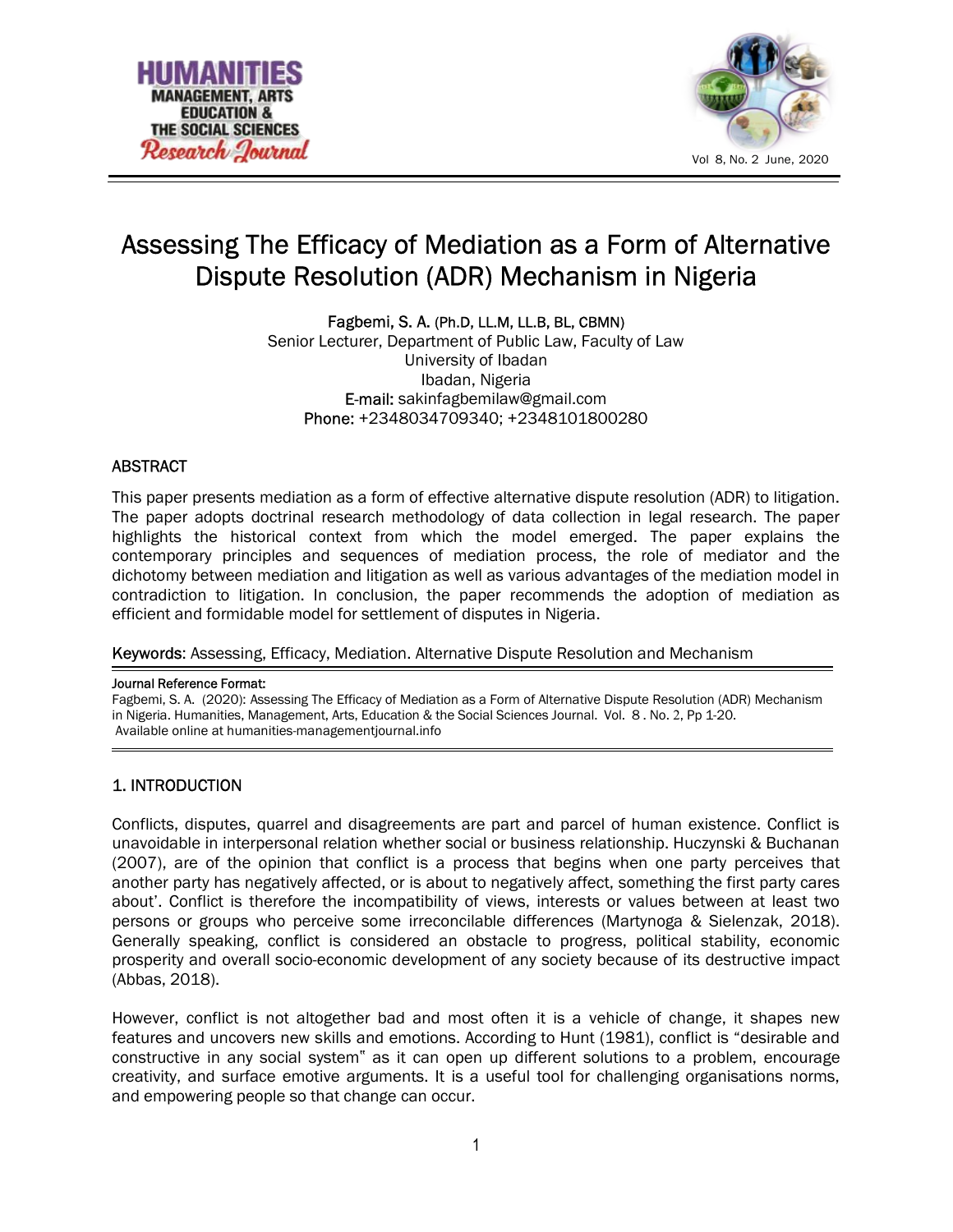



The occurrence of conflict calls for resolution. However, a successful conflict resolution process must address both the actions and perceptions of both parties to the dispute (Ridley-Duff & Bennett, 2010). Empirically, people solve conflict by seeking for remedy or remedies through differ ways such as informally, privately, through judicial process and in few cases parties may adopt avoidance until the injury created by the dispute fizzle out with effluxion of time without settlement and the parties thereafter forging ahead without allowing the dispute disrupt the normal flow of their activities, most especially, when the dispute has not negatively affected parties' relation (Leung, Fernhndez-Dols, & Iwawaki, 1992; Shapiro & Rosen, 1994; Leung, 1988 & Cropanzano, Aguinis, Schminkel & Denham, 1999).

Conventionally, judicial process as a mean of settling dispute are very popular and common in most climes. Conflict is often distinguished from dispute and according to conflict resolution theories, which the ADR movement are based on, have brought new perspectives to dispute resolution and one of the most important insights (Nylund, 2014). While explaining the difference between conflicts and disputes, Nylund noted that dispute is a reformulation and a part of a conflict as it is defined by a lawyer as legally relevant. Conflict is therefore the background of the dispute and is usually much more complex. However, in this paper, the two words are used synonymously.

Disputes are of several categories and dimensions and they do occur in the home, at work, on the street, in the market place and in the course of business transaction as well as in the place of worship. As noted earlier, when dispute arises, the immediate course of action, most often than not, is to seek judicial intervention. However, the problem of court congestion in Nigeria is a serious challenge which has eroded the confidence of average Nigerians in the judicial process. The problem of judicial process in Africa generally was aptly captured by Nwazie (2011) in the following terms: 'despite numerous attempts at modernisation, many African countries are still struggling to establish functional, timely, and trusted judicial systems. Most courts in Africa are fraught with systemic problems, such as antiquated structures.

Countless judges still take notes by hand, as there are no stenographers. Records are archived manually and a reliable computer in an African court is rare, especially at the magistrate courts that handle most cases. The biggest problem, however, is overcrowded courts' docket. Many judges or magistrates have over 100 cases per day on their dockets, a number impossible to adjudicate. The result is that it can takes many years to get to trial and months to have a motion heard. Disputants often express frustrations at the "come today, come tomorrow" syndrome and mounting legal fees for professional representation with each futile court appearance.

Over the years, parties have wallowed in protracted litigations with no hope in sight for the resolution of dispute due to unending adjournment of cases. Litigants have died in the course of their dispute without seeing the completion of it or having the opportunity of reaping the fruits of their labours. It is a fundamental principle of law that when a plaintiff dies, a personal right of action dies with him. Similarly, an action which is impersonam also automatically, comes to an end on the death of either the plaintiff or defendant, unless there are other joint defendants (Ese Malemi, 2012; Akumoju v Mosadolorun (1990); Eyesan v Sanusi and Pa. Tayo Ojo v. Chief Jerome Akinsanoye (2014).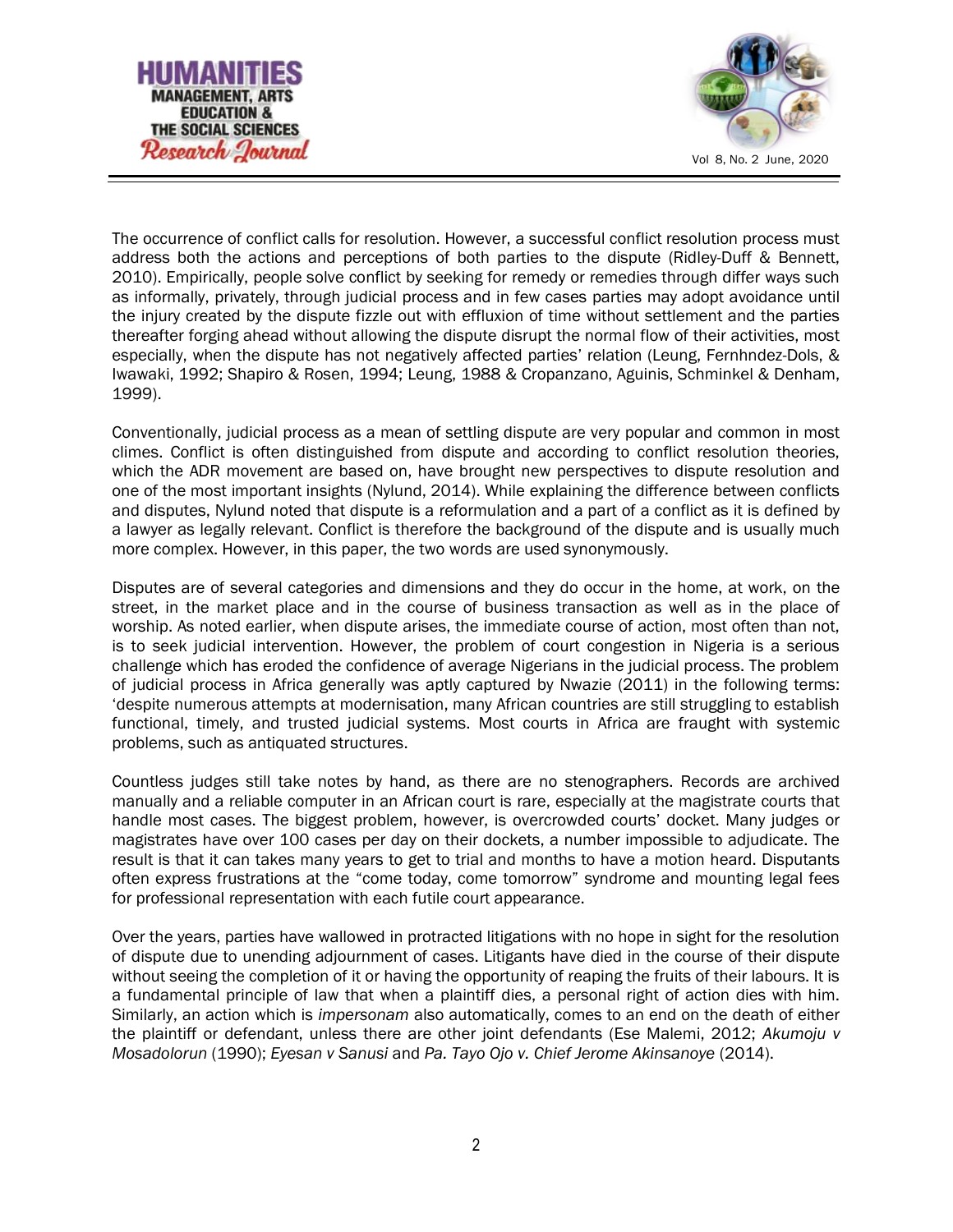



It is painful to see litigants dying without completing a case after having spent considerable part of their life and resources prosecuting a case and in some instances, the case dies with such a party. It is against this background that this paper seeks to assess the efficacy of mediation as alternative dispute resolution (ADR) mechanism to litigation in Nigeria. In doing this, the questions which this paper intends to interrogate among others include: How effective is mediation in the resolution of dispute? What are the principles and sequences of mediation process? What role do mediator play in the course of mediation? And, what are the advantages of mediation in contradiction to litigation in contemporary society?

To answer these questions, this paper is divided into seven sections. Following this introduction, the paper undertakes historical overview of mediation. Section three explains the contemporary principles and characteristics of mediation process. In section four, the paper discusses the sequences and techniques of mediation process. Sections five and six analyses the role of mediator and dichotomy between mediation and litigation as well as its various advantages. The last section concludes the paper with recommendation among others for the adoption of mediation as efficient model for disputes resolution in Nigeria.

# 2. HISTORICAL OVERVIEW OF MEDIATION

Conceptually, mediation is a consensual process of conflict resolution in which an impartial, independent third party without decision-making power, helps people or institutions to improve or set up relations through exchanges and, as far as possible, to solve their conflicts (Boulle, 2008; Noone, 1996 & Ajetunmobi, 2017). Mediation as a form of dispute resolution model is not all together a new phenomenon. The use of mediation to resolve disputes has a long history and appears in slightly different forms across geographic locations and cultures (Cheung, 2010). The Model has been in play for thousands of years (Stipanowich, 2015).

However, the present and evolving global preoccupation with mediation and other techniques for managing conflict was prefigured by developments in the United States beginning nearly four decades ago (Singer, 1989 & Brooker, 2013). The Modern Mediation Movement in the United States of America is said to have increased space from the 1970s, and then transferred to England and Australia in the 1980s and to European civil countries and South Africa in the 1990s. Extra-judicial dispute resolution in the form of mediation is the norm in China. It is firmly rooted in ancient Chinese philosophy.

For instance, civil litigation was traditionally discouraged in China and according to Cohen (1966), an old proverb expresses the ancient Chinese view of a lawsuit thus: "it is better to die of starvation than to become a thief; it is better to be vexed to death than to bring a lawsuit". This explains why in more than two thousand years of Chinese legal history, China had no formal civil procedure law until 1910, when Shen Jiaben drafted the Provisional Da Qing Civil Procedure Law (Faban, 1984). The quiet revolution for use of alternative dispute resolution models in various climes, according to Stipanowich (2014) include concerns about the perceived risks and costs of litigation as well as delays resulting from crowded court dockets, and the desire to empower parties to more effectively achieve a resolution of their own disputes and even sustain, restore or transform human relationships.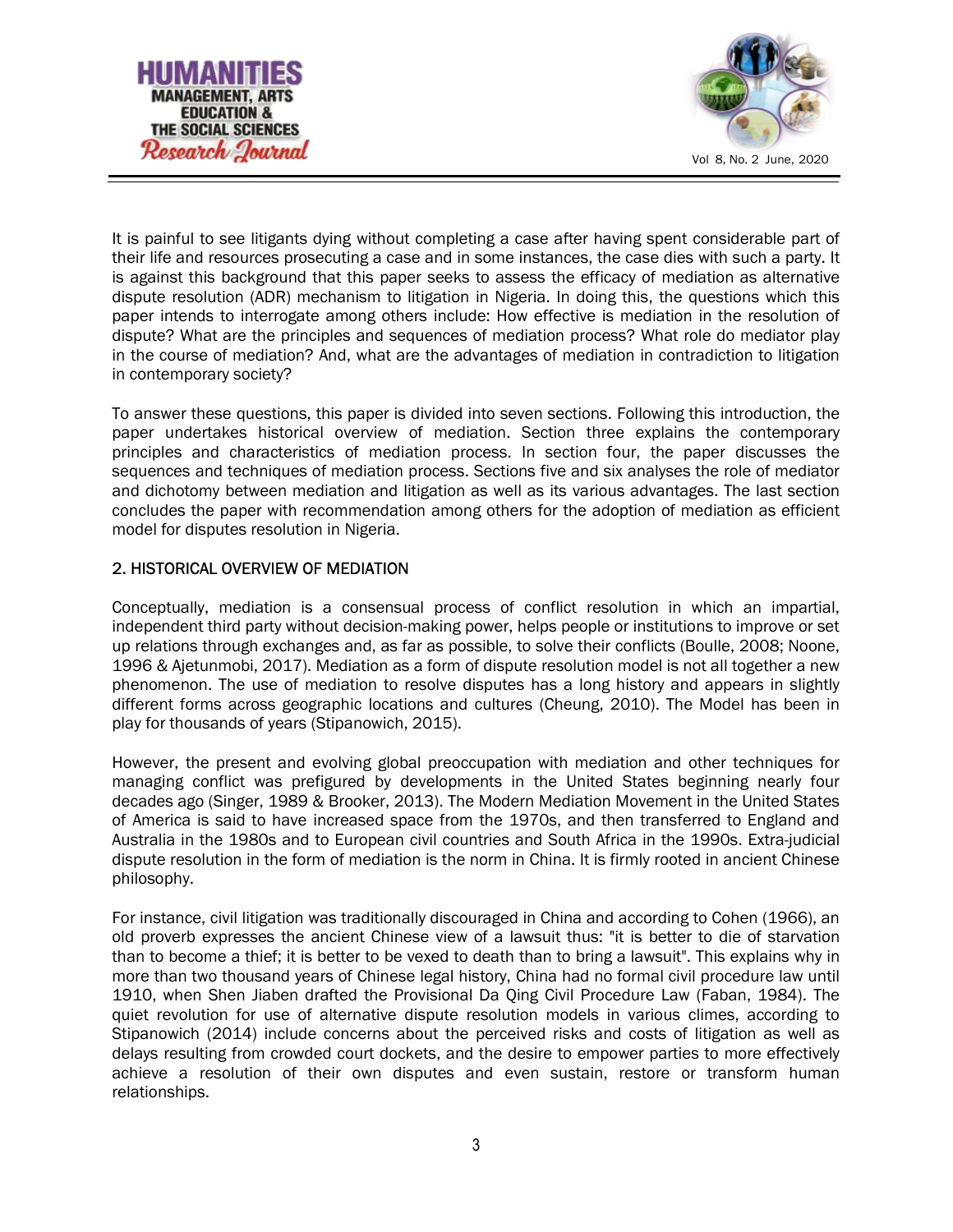



Mediation as a form of alternative dispute resolution model has also gained currency in Nigeria over the past decades, and is fast gaining increased public acceptance. For instance, in the pre-colonial times and before the advent of regular courts, Nigerians had a simple and inexpensive way of adjudicating over disputes amongst themselves. People are referred to elders or a body set up for that purpose. The practice has over the years become strongly embedded in the system that they survive today as custom (LCA, 2015). Rhodes-Vivour (2008), observed that mediation, as an alternative dispute resolution (ADR) mechanism is the traditional way of resolving disputes peacefully in agrarian rural based Nigeria. The mediator's authority was hinged on his reputation and the respect accorded him in the community. In the Nigerian traditional societies, mediation was used as a tool for preserving cultural norms and values.

The major advantage of mediation is that it prevents disputes from festering, maintains peace and preserves traditional values. Mediation and other ADR models basically refer to all the ways and methods of resolving disputes outside of the formal judicial process or litigation.

Historically, ADR is of two types. The first one refers to the methods of resolving disputes outside of the official judicial mechanisms. It is a regular feature of the customs of the peoples of Nigeria till date. The second encompasses various informal methods attached to or pendant to official judicial mechanisms. Today, mediation in Nigeria has developed into a more structured process albeit within state legislative frameworks (Lagos Multi-Door Courthouse (LMDC), 2017) Court-annexed mediation takes place when a court directs parties in a pending litigation to seek amicable settlement, or directs them to the Multi-Door Court House. Whatever mediation settlement agreement is reached by the parties is entered as the judgment of the court (Obamuroh, 2018). For example, Section 24 of the High Court Laws of Lagos State provides that for any action in the High Court, the courts may promote reconciliation among the parties and encourage and facilitate an amicable settlement.

The concept of mediation received legislative recognition in Nigeria, in passing, for the first time in section 19 (d) of the Constitution of the Federal Republic of Nigeria 1999 (as amended), which provides that 'the foreign policy objective shall be in respect of international law and treaty obligations as well as the seeking of settlement of international disputes by negotiation, mediation, conciliation, arbitration and adjudications'. This provision as could be seeing, relates to the use of mediation for settlement of disputes. However, the section clearly limits it use to international dispute such as dispute between Nigeria and other countries. Hence, aside this constitutional provision, there is no federal laws in Nigeria governing mediation across the entire country, save provisions in the constituent states legislations on the use of mediation for settlement of dispute.

Good examples in this context are states with major commercial centers, such as the Federal Capital Territory, Rivers State (Port Harcourt), Delta State, Cross River State and most significantly, Lagos State that have laws on court connected mediation process. The conclusion therefore is that apart from customary mediation, mediation is conducted as a private process in Nigeria with few interventions through court-annexed mediation or the Multi-Door Court Houses established by various states in Nigeria. However, the practice of mediation in these court connected mediation centres lean toward coercive nature of judicial practice as against the consensual nature of mediation process which is the focus of this paper and discussed hereunder.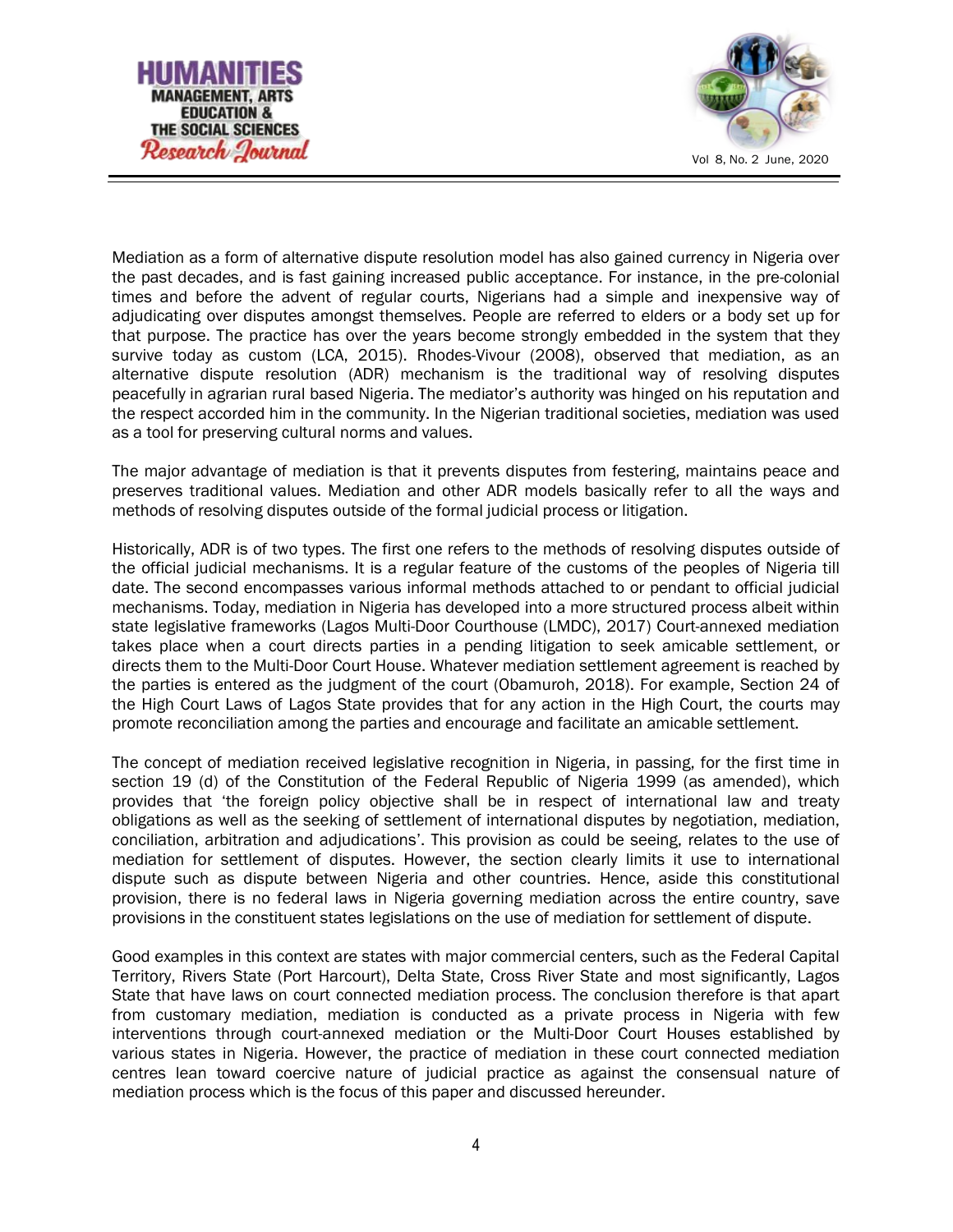



## 3. PRINCIPLES AND CHARACTERISTICS OF MEDIATION PROCESS

According to Law Reform Commission (2010), the term 'mediate' is derived from the Latin word "mediare" which means 'to be in the middle' (LRC 98-2010 at 2.25, 2010). However, mediation cannot be defined in precise terms due to its expansion into new dispute arenas and to the increasing involvement of individuals from other professions (Picard, 2000 & Sourdin, 2009). However, in order to avoid being caught in the web of arguments on the meaning of mediation, this paper adopts the three simple, but standard definitions suggested by Ogunyannwo (2016) as follows: Mediation is a "process" in which an impartial person, the Mediator, intervenes and facilitates communication and negotiation between contending parties to promote and achieve reconciliation and mutually agreed understanding and settlement.

Two, mediation is a private, voluntary and informal process where a party-selected neutral, assists disputants to reach a mutually acceptable agreement and lastly, mediation is a voluntary (unless ordered by a court), non-binding, private dispute resolution process in which a neutral person, helps the parties to try to reach a negotiated settlement. These three definitions, it is observed, captured the essential features and role of an impartial third party, assisting disputing parties to resolve their dispute.

Hence, in simple terms, Cheung (2010) defined mediation as a form of assisted negotiation, wherein a mediator can bridge the communication gap between the disputants, thereby facilitating a settlement. Also Ajetunmobi (2017), leaned toward its main characteristic of consensuality and posited that 'mediation is a flexible consensual dispute resolution process in which a third-party neutral called a mediator assists the parties in dispute to make decisions and reach agreements. Due to mediation's characteristic, the mediator has no authority to make binding decisions for the disputants. What the mediator does is to use certain procedures, techniques and skills to help the disputants to arrive at a resolution of their dispute by agreement without adjudication. In other words, the mediator only facilitates communications between the parties, and helps them to identify and further define for themselves and for one another their respective interests. In addition, at times, during the mediation process, a matter can be resolved by satisfying some unrelated needs or interest that the mediator is able to identify.

The above features of mediation distinguish it from litigation and other form of ADR models such as arbitration, conciliation and negotiation. For instance, arbitration, which could be binding (Fisher, 2010) or non-binding, involves the presentation of a dispute to an impartial or neutral individual or panel for issuance of a binding (in cases of binding arbitration) or advisory or non-binding decision (in case of non-binding arbitration) (Babalakin & Co, 2004). An arbitrator generally decides after a contest between the parties, while mediator helps people maintain their power over important issues in their lives and also assists them in moving through a difficult conflict process. Although, conciliation and mediation share similar consensual characteristic and the process is entirely a decision of the parties and not of the third party, i.e. the conciliator or mediator. Also in both cases, the parties appoint a neutral person. In Nigeria, for example, the Trade Dispute Act, 1990 provides for the appointment of a mediator jointly by the employer and the workers for the settlement of a trade dispute. Section 6 of the Act also provides for the appointment of a conciliator by the Minister of Labour where the mediator fails.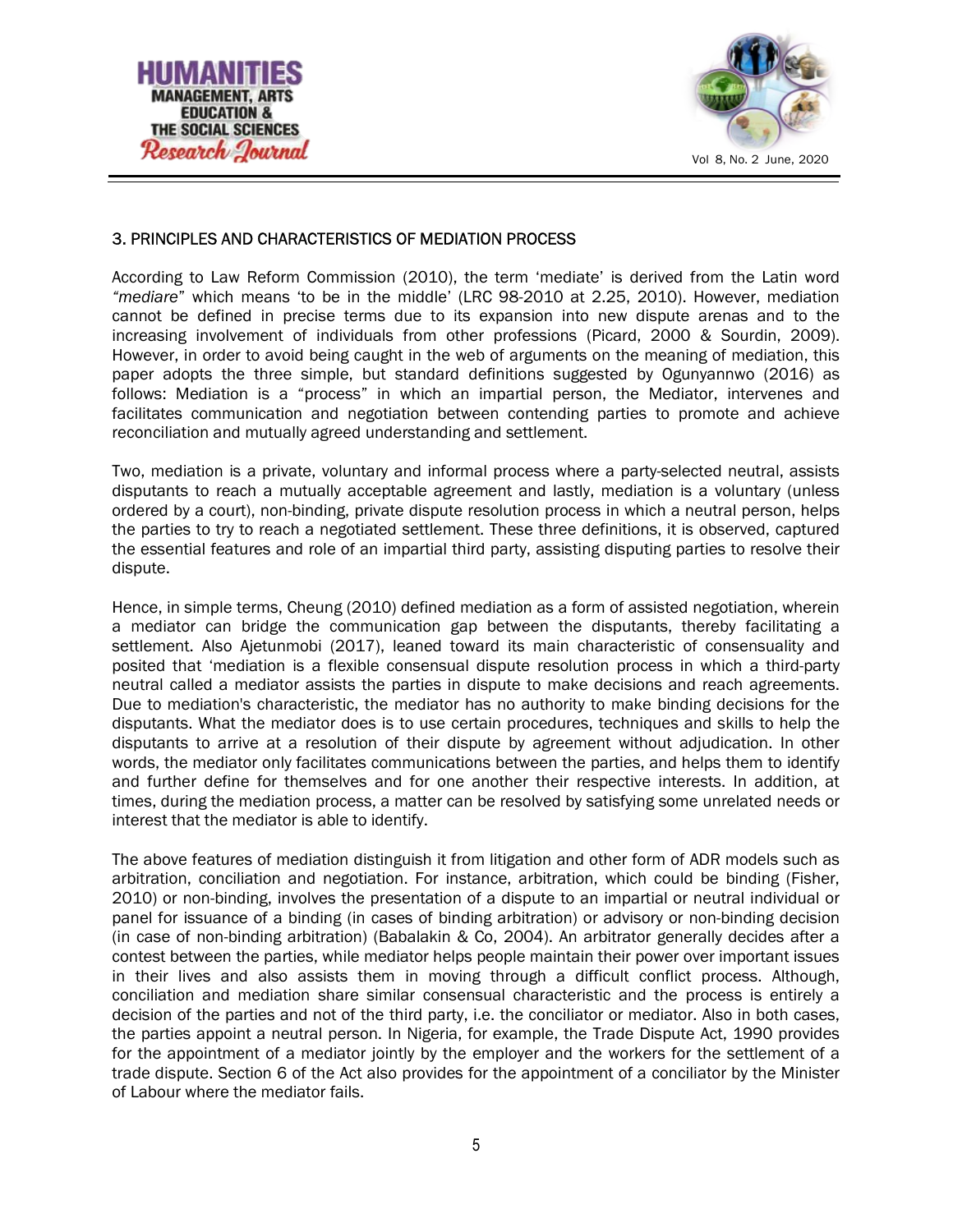



Due to the similarity between mediation and conciliation, the United Nations Commission on International Trade Laws (UNCITRAL) has recommended that the two be used interchangeably (Brown & Marriot, 1993 & Orojo & Ajomo, 1999). Nonetheless, the usual distinction between the two models is that in conciliation all that the conciliator does is to explore the opportunity for settlement. He is not necessarily a re-conciliator and he has no power to bind the parties. He is not an adviser to the parties, who should turn to their lawyers and experts for advice. He merely provides the environment for negotiation (Orojo & Ajomo, 1999). His role is to assist the parties establish communication, clarifying mis-perceptions, dealing with strong emotions, and building the trust necessary for cooperative problem solving. Some of the techniques used in conciliation include providing for a neutral meeting place, carrying initial messages between or among the parties, reality testing regarding perceptions or mis-perceptions of parties, and affirming the parties' abilities to work together.

Conversely, mediation in its normative form, demands that the mediator be more leading in that he may make recommendations for the consideration of the parties. His role is to persuade the parties to focus on their underlying interests and concerns and move away from fixed positions that often becloud the real issues. His function is to act as a manager, facilitator or broker (Redfern & Hunter, 1991). Lastly, Negotiation is a non-binding proceeding in which two or more participants attempt to reach a joint decision on matters of common concern when they are in actual or potential disagreement or conflict (Lebovits & Hidalgo, 2010). Negotiation tends to be an informal process that does not require a third-party neutral. The parties in dispute attempt to reach an agreement using their negotiating skills and leverage (Ryan, 2005). It involves the conflict parties discussing matters between themselves in a bi-polar relationship.

Even if facilitators are present, communications are essentially between the conflict parties. Although, mediation is equally a non-binding proceeding. However, there is the use of neutral third person who assists the conflict parties in exploring the opportunities for settlement. Mediation is less formal proceeding than litigation and arbitration because of its non-adjudicatory, consensual trait. Mediation can occur at any stage at which the dispute remains unresolved, including before a lawsuit is filed or before arbitration (Mazirow, 2000). In sum total, the essential principles and characteristics of mediation include.

#### 3.1 Consensual

The major corner stone of mediation process is its consensual nature. Parties in dispute decide on their own volition whether an accord can be reached, and they control the nature and the terms of it. Mediation is a voluntary endeavour in which the consent of the parties is critical for a viable process and a durable outcome (Ban Ki-moon, 2012). That means that the parties are removed from the coercive atmosphere of litigation. In addition, the parties can leave at any time, can reveal what they want and when they want to. A mediator may also withdraw from a mediation but must provide general reasons for doing so (Menton, 2017). The parties decide the settlement. In mediation, the role of the mediator is influenced by the nature of the relationship with the parties: mediators usually have significant room to make procedural proposals and to manage the process, whereas the scope for substantive proposals varies and can change over time (Ban Ki-moon, 2012).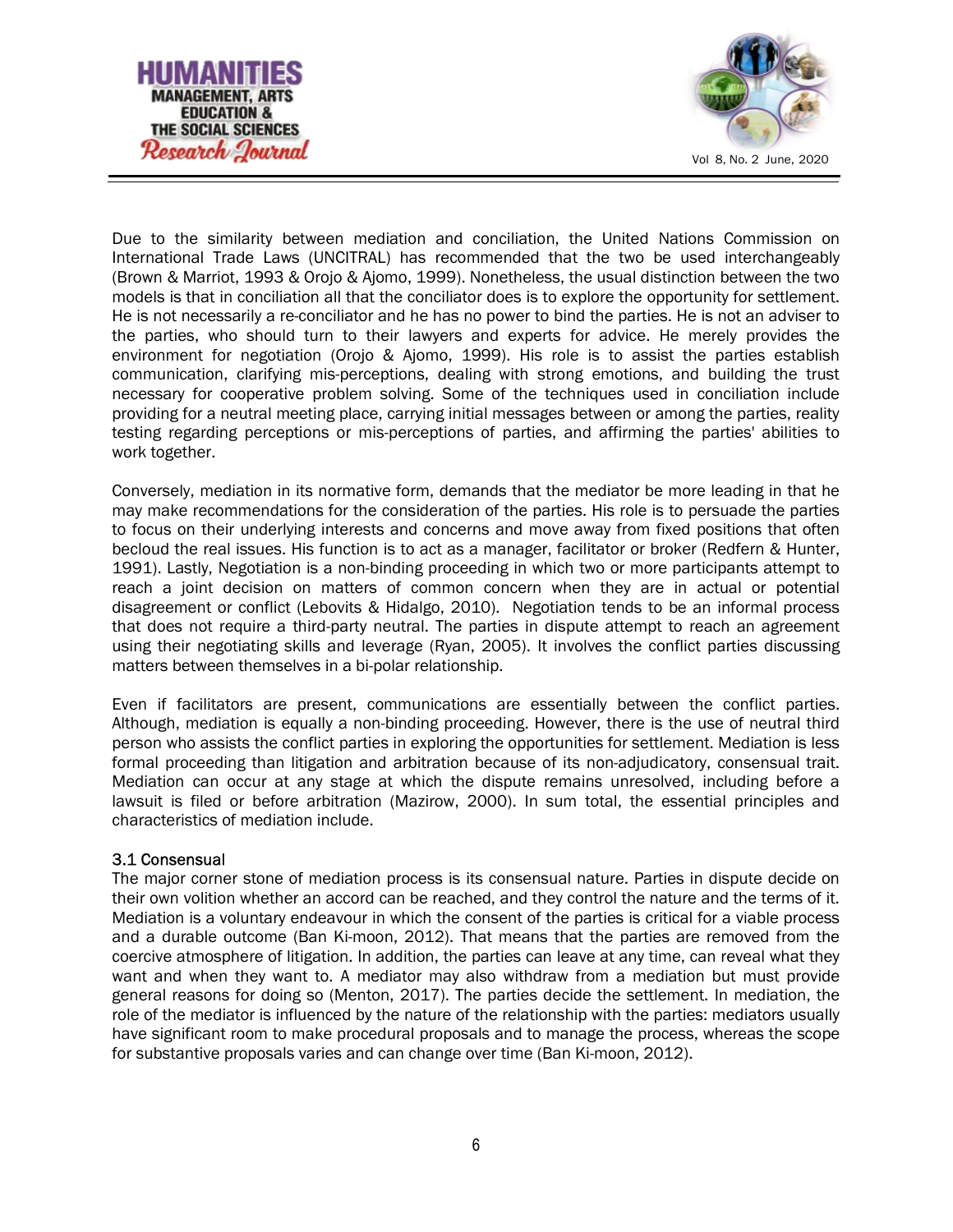



## 3.2 Neutrality and Impartiality

Neutrality of the mediator is crucial to mediation process in terms of dealing fairly with the parties in dispute. This means that the mediator will act in an impartial manner, treat all parties fairly and remain neutral as to the content and outcome of the process (Menton, 2017). Fairness is considered a fundamental principle of mediation. Fairness, according to (Shapira, 2012), demands that parties make voluntary, uncoerced decisions without undue influence on the basis of knowledge or informed consent and have an opportunity to consider the implications of their decision in a fair mediation, the parties may terminate the mediation at any time.

The fairness of mediation is preserved when participation is not to gain an unfair advantage, when manipulative or intimidating negotiating tactics are not used, and when the parties avoid nondisclosure or fraud (Family Mediation Canada Code, 2013). Fairness is violated when the agreement is grossly or fundamentally unfair, illegal, or impossible to execute, and when the parties do not understand the agreement and its implications on themselves and on nonparticipants (third parties) (Georgia Standard, 2012). Fairness requires the mediator to remain impartial, to avoid conflicts of interests, and to avoid unfair influence that results in a party entering a settlement agreement.

Fairness is connected to the quality of the process and its integrity (Shapira, 2012). The concept of fairness means the mediator must resist the temptation to spend more time with the nice party when the other is difficult or unfriendly. He must ensure that questions are phrased so as not to appear critical or judgmental (Institute of Chartered Mediators and Conciliators (ICMC Nigeria).

#### 3.3 Confidentiality

Mediation proceedings is not held in public but in private, and is confidential both in terms of (a) private communications between a party and a neutral; and (b) communications that a mediator provides to all parties. This confidentiality belongs to each of the parties, so either one may assert his right to keep all communications and disclosures confidential. The confidentiality is one of the key incentives to mediation (Proctor, 2015). Mediator must first offer confidentiality to the parties, who may also agree to mutual confidentiality. Mediation process is about information gathering and this may involve joint and caucus meetings with parties. During joint meeting with parties, mediator must emphasis the confidentiality of the process. The caucus model is a type of shuttle diplomacy (Proctor, 2015) and this also requires another level of confidentiality.

Caucus meeting provides an opportunity for the mediator to have ex parte contacts with the parties to gain insight concerning the needs of each party (Ajetunmobi, 2017). During these ex parte sessions, a mediator can apprise about the weak points and can convince them to leave the unnecessary and unwarranted adamancy. Mediator can grab on the focus of the parties on the real issues which are required to be solved (Noone, 1996). No private information shared with the mediator during caucus meeting with one party can be passed to the other party without express permission or authorization (ICMC Nigeria, 2020: 48). However, the settlement agreement that result from mediation processes are not normally confidential.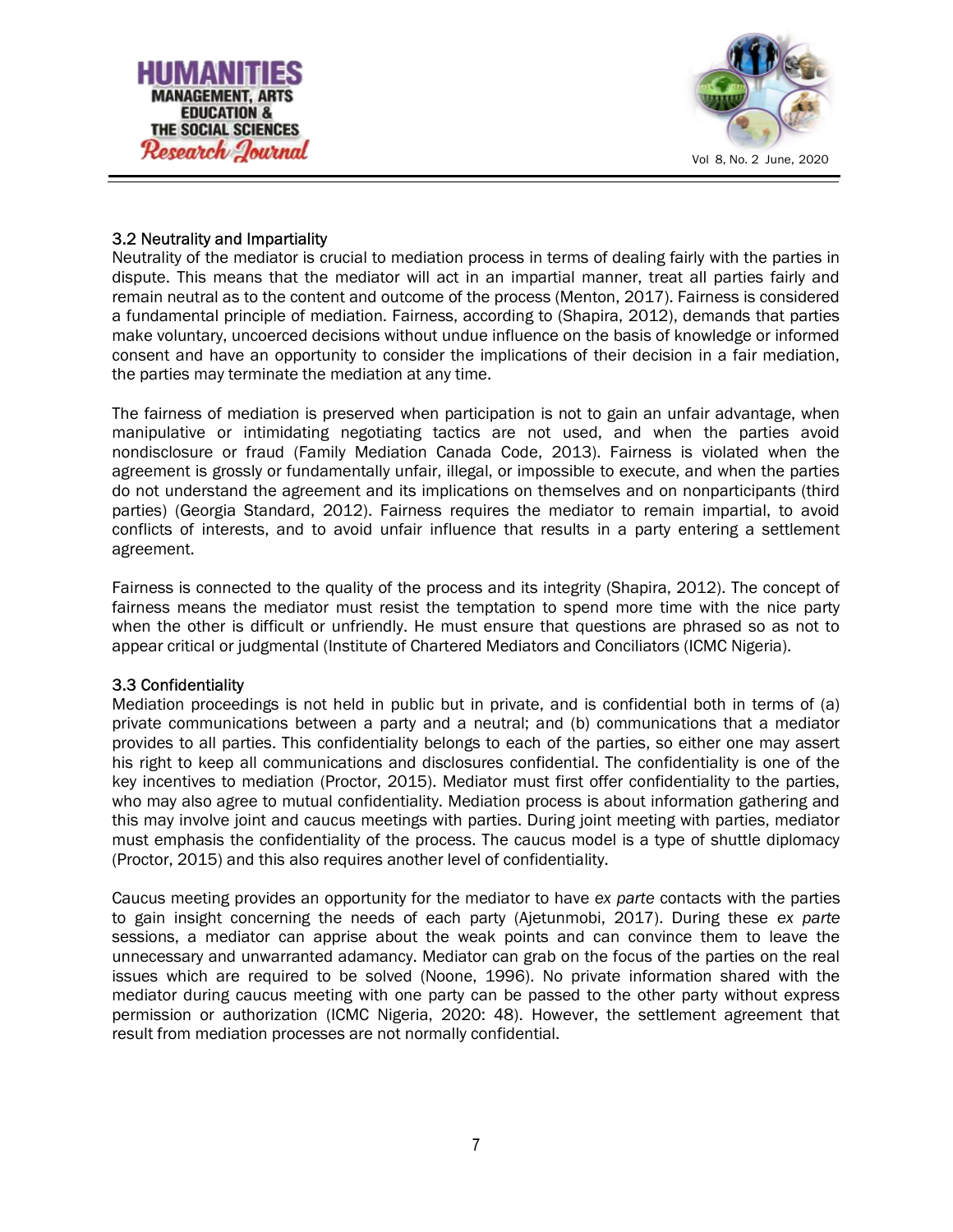



# 3.4. Without Prejudice.

In mediation, anything disclosed is done 'without prejudice' and cannot be used outside or in later court proceedings should the parties fail to reach agreement. Moreover, any information shared by one party with the mediator is privileged and the mediator must not pass it on to the other party without specific permission to do so. Therefore, the parties do not normally rely on or introduce as evidence in any subsequent arbitral or judicial proceedings any view expressed, or suggestions made by the other party in respect of the possible settlement of the dispute, or any admissions made by the other party in the course of the mediation, or the fact that the other party may have indicated a willingness to consider or accept a proposal for settlement, or any statement or document made by the mediator. In addition, parties in mediation do not usually subpoena or otherwise require the mediator to testify or produce records or notes in any future proceedings (Ajetunmobi, 2017).

## 3.5 Focus on Needs and Interests, not Rights and Liability.

Unlike litigation which determines what happened in the past, why it happened and whose fault it was, mediation looks to the future and encourages parties to consider their aims and objectives in the dispute by re-examining theirs current and their future needs and interests. Hence, the mediator has to try and reorient the focus of the parties toward the future. In most interpersonal disputes, there are two sorts of penalties for failing to agree. The first involves extrinsic costs, represented in pursuing relief through other channels, such as the courts. The intrinsic costs for not settle are those that are inherent in the dispute itself, flowing from the immediate need of the parties to survive safely and sanely in their continuing relationship that will resume at the conclusion of the mediation session.

An effective mediation process is the one that help parties to focus on the mutual needs that might be met by an agreement.

#### 3.6 Empathy

Empathy is a useful profile of an effective mediator. The mediator must be able to appreciate the fears, history and perceptions of every party that underlay the discussion. Only then will the parties have confidence that the alternative solutions developed by a mediator will not be blind to their needs (ICMC Nigeria). Empathy is a key ingredient in mediation, both in its use by the mediator and the manner in which the process offers disputants opportunities to give and receive it (Irvine & Farrington, 2017). According to Baron-Cohen (2011), 'empathy is the ability to identify what someone is thinking or feeling and to respond to their thoughts and feelings with an appropriate emotion'. When we empathise, we imagine what it feels like to be in that person's mental state. Importantly, we are motivated to respond to another's distress with empathic concern.

# 4. SEQUENCES AND TECHNIQUES OF MEDIATION PROCESS

Mediation is a process in which the parties to a dispute, with the assistance of a neutral third party (the mediator), identify the disputed issues, consider alternatives and endeavour to reach an agreement. The mediator has no advisory or determinative role in regard to the content of the dispute or the outcome of its resolution, but may advise on or determine the process of mediation whereby resolution is attempted (Kumar, 2017). Adequate and effective preparation is therefore critical to a successful mediation. Not only should parties and their representatives be suitably prepared but so too the mediator.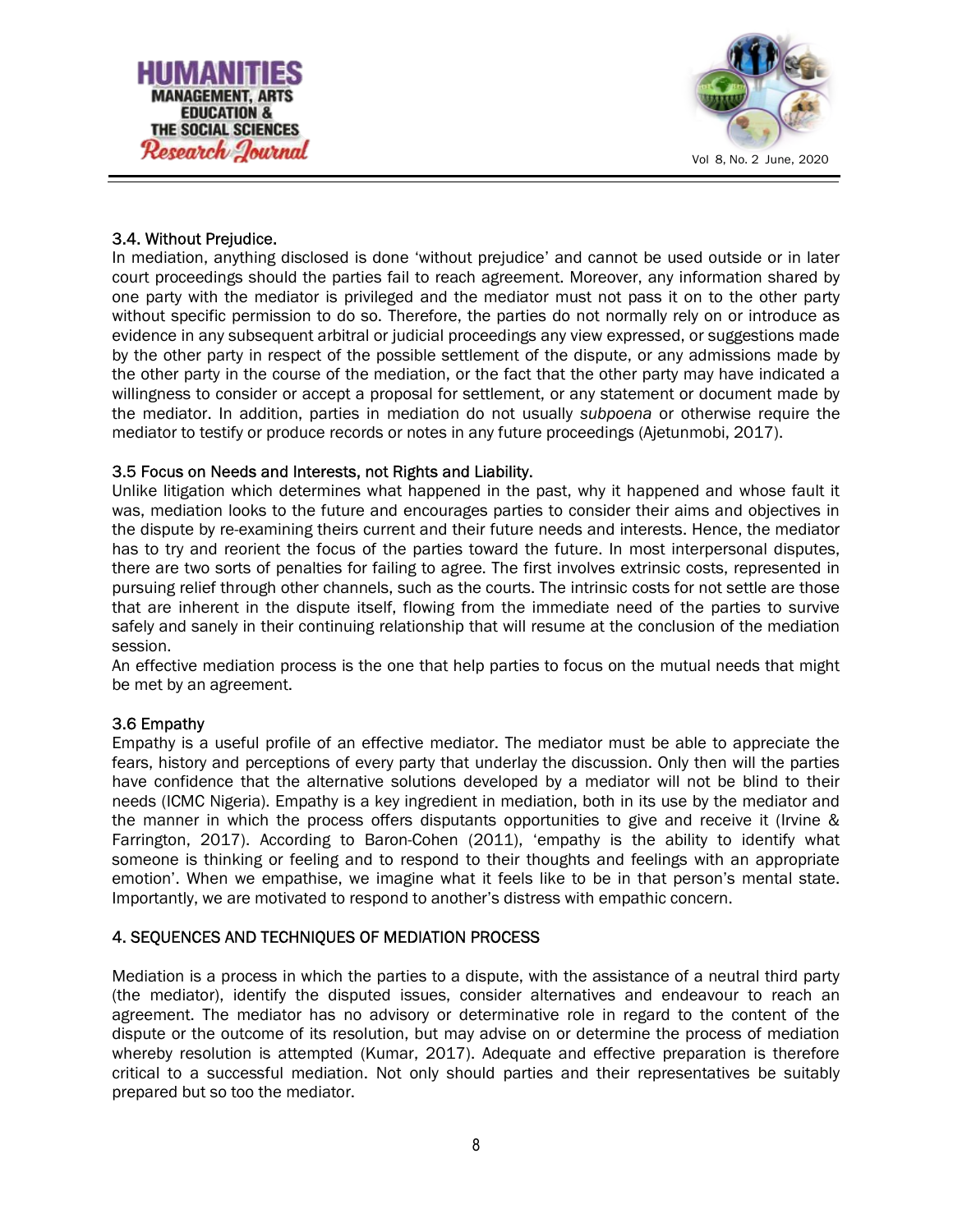



Accordingly, investing sufficient time and the right resources before embarking on mediation session will often prove to be determinable of a successful outcome (Della Noce, 2001, Browne & Sime, 2013 & Carneiro, Novais & Neves, 2014). The sequential phases of mediation are of vary degrees. However, the most essentials among other include opening statement, identification of issues, structural discussion of issues, moving the parties to settlement and closure. These stages are intertwined; they are discussed hereunder.

## 4.1 The Opening Statement

The first stage of any mediation proceeding consist of an opening statement which sets out the parties a description of all that will follow, including the ground rules for the hearing and the role and power of the mediator. This introductory stage is vital to the establishment of a relationship that will facilitate the rest of the mediation process. It is essential that right from inception that the parties understand clearly the mediator's role, the rules of procedures and the advantages of mediation. The relevant components of standard opening statement should include: introduction of parties and mediator, establishment of mediator's neutrality, impartiality and credential, explanation of mediator's role and explanation of the ground rules that control the conduct of the hearing (Melamed), identification and briefly discussion of benefits of the process. Legal parameters, such as confidentiality and enforceability of settlement, are outlined. Goals and objectives from the mediator's standpoint are also set out (Blankrnhip & John, 2009-2010).

For instance, if the mediator plans to take written notes, the mediator should let the disputants and advocates know. It is generally a good idea to provide pen and paper for the disputants and encourage them to listen for new information and to take notes, if necessary, while the other is talking. This enables the parties to remember issues they want to discuss without having to interrupt each other (Bullen, 2012). The importance of the opening statement is that it establishes for the parties the procedures that will govern the hearing and simultaneously assures parties of some measure of control over what follows (Cornblatt Alex, 1984-1985). In addition, it helps to put the parties at ease and if done well, convince them that the mediator possesses sufficient confidence and skill to help them effectively. Although, there is no hard and fast rule about opening statement. However, it must be long enough to cover all of the elements clearly and completely, and short enough not to lose the interest of the parties (Kumar, 2017).

#### 4.2 Identification of Issues or Problem

Following an opening statement, the second stage in mediation process is to get the parties involved. Each party must be provided with an equal time to talk and the choice of who speaks first is left to the parties, although normally the person who initiates the dispute will speak first (Spencer & Brogan, 2006). At this stage, each party defines the disputes as he or she sees them. Generally speaking, each party's position on each dispute emerges during this step (Craig). The mediator can begin to define an agenda of issues that need solution and confirm that the parties are all working on the same set of facts. The mediator will ensure that each party will have heard the other side and will have understood the opposing position. The stage is also called 'ventilation' as the parties, locked in bitter dispute, is likely to furiously air his/her grievances. The stage provides the parties' opportunity to express the anger, frustration and animosity attendance on their dispute; it also provides the mediator with his or her first exposure to the nature and history of the parties' confrontation.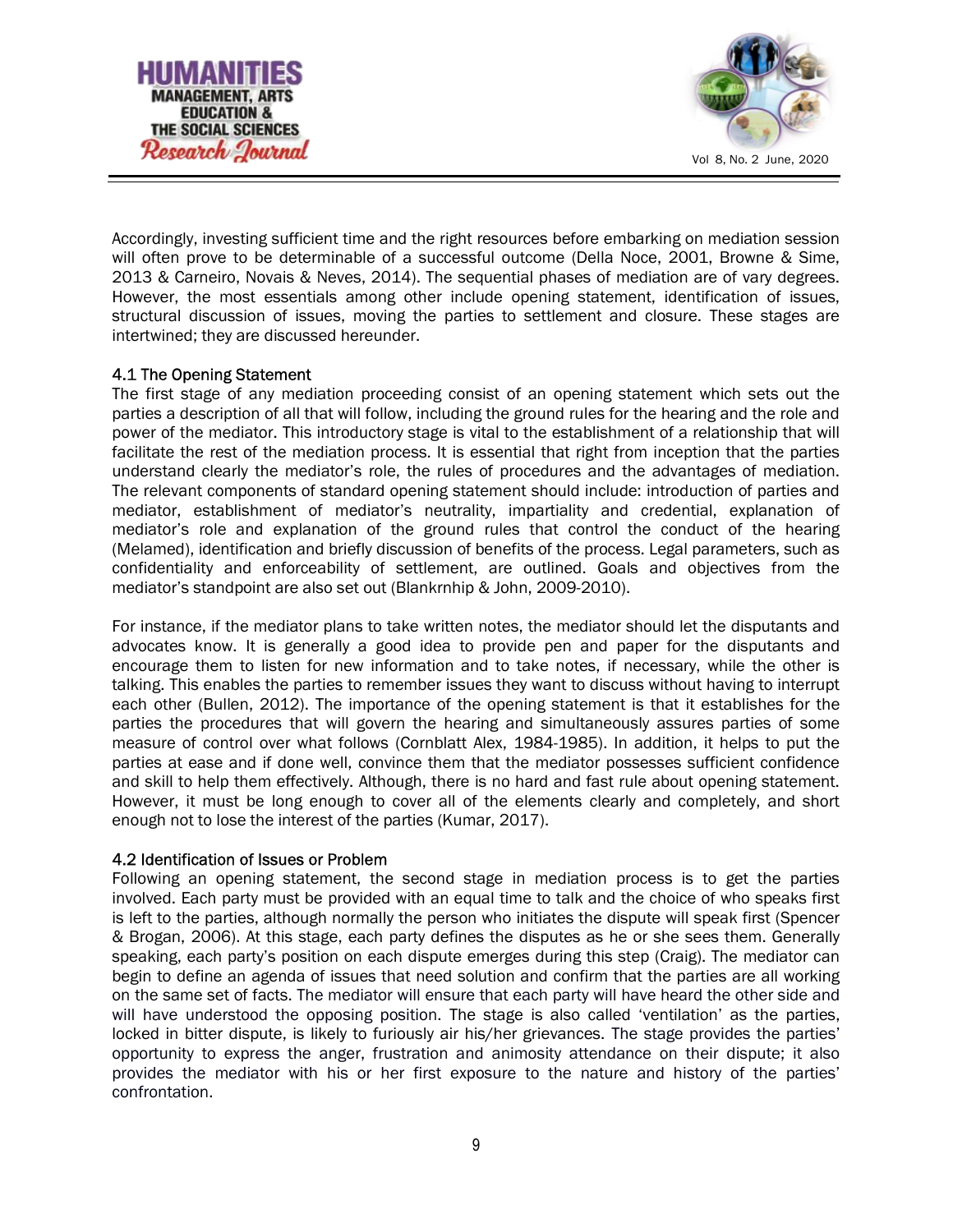



It is imperative that the mediator listens attentively and keeps interruptions to a minimum. If the mediator needs to ask questions, it must only be for the purpose of clarification. One of the major and perhaps the most important contribution a mediator can provide at this stage is a structure or agenda for the discussion of issues which will reorient and refocus parties' perception of their dispute and to construct workable resolutions for each of the component disputes contained in their massive, overall confrontation (ICMC Nigeria, 2020; Abramson, 2004 & Moore, 1996).

Law plays an important part in this step. A mediator does not give legal advice, however, he is an advocate for clarity. One explanation for the effectiveness of mediation as a technique for resolving disputes is the mediator's ability to perceive the dispute in a different way than the parties. A mediator who simply accepts the statement of the problem in the terms used by the parties locks himself into their perceptions of the dispute, perceptions that are large part of the reason the parties have reached a stalemate and sought outside help. The mediator's role is to ensure the parties understand the law and facts. The mediator is neutral, but is not neutral about getting the law, the issues and the facts on the table.

The mediator encourages the lawyers to talk about the law with each other in the presence of the parties and works to ensure that all the parties understand how the law impacts both sides of the issue. Since mediator's role at this stage is to learn as much as possible about the history and nature of the dispute between the parties and to begin to identify issues and possible solutions. The two major skills required at this stage are listening and questioning skills. Effective listening serves two related purposes: it enables him to be certain that he has heard and understood what the parties have stated and allows him to take note mentally of pertinent things that the parties did not say. On the other hand, questioning skill is essential for mediator's role in fact gathering. He must help parties relax; reduce the adversarial character of the parties' relationship; and re-orient their perceptions toward the recognition of mutually shared values and goals (Alfini, 2006).

#### 4.3 Structuring of Discussion of Issues

In this stage, the Mediator moves to flesh out the underlying interests and identifying what information is agreed upon by the parties and tests any assumptions upon which the parties are relying. The Mediator can determine items of general agreement (if any) and begin to focus the parties on identifying the interests that lie behind their stated positions, both for themselves and for the others. As hinted above, at this stage, caucus meeting with the various parties may be useful tool for the mediator to adopt for the structuring of discussion of issues. But conducting such separate sessions must be done deliberately and carefully or the mediator will otherwise perhaps unwittinglyescalate rather than minimise the polarization among the disputants.

Where the parties are stuck over issues, the mediator has to employ a range of tactics to break the deadlock, and to keep the mediation moving. Moving the parties away from their entrenched positions to interests, requires a lot of effort on the part of a mediator and the greatest weapon in this regard are various tactics which mediator must employ to help parties overcome the impasse as quickly as possible.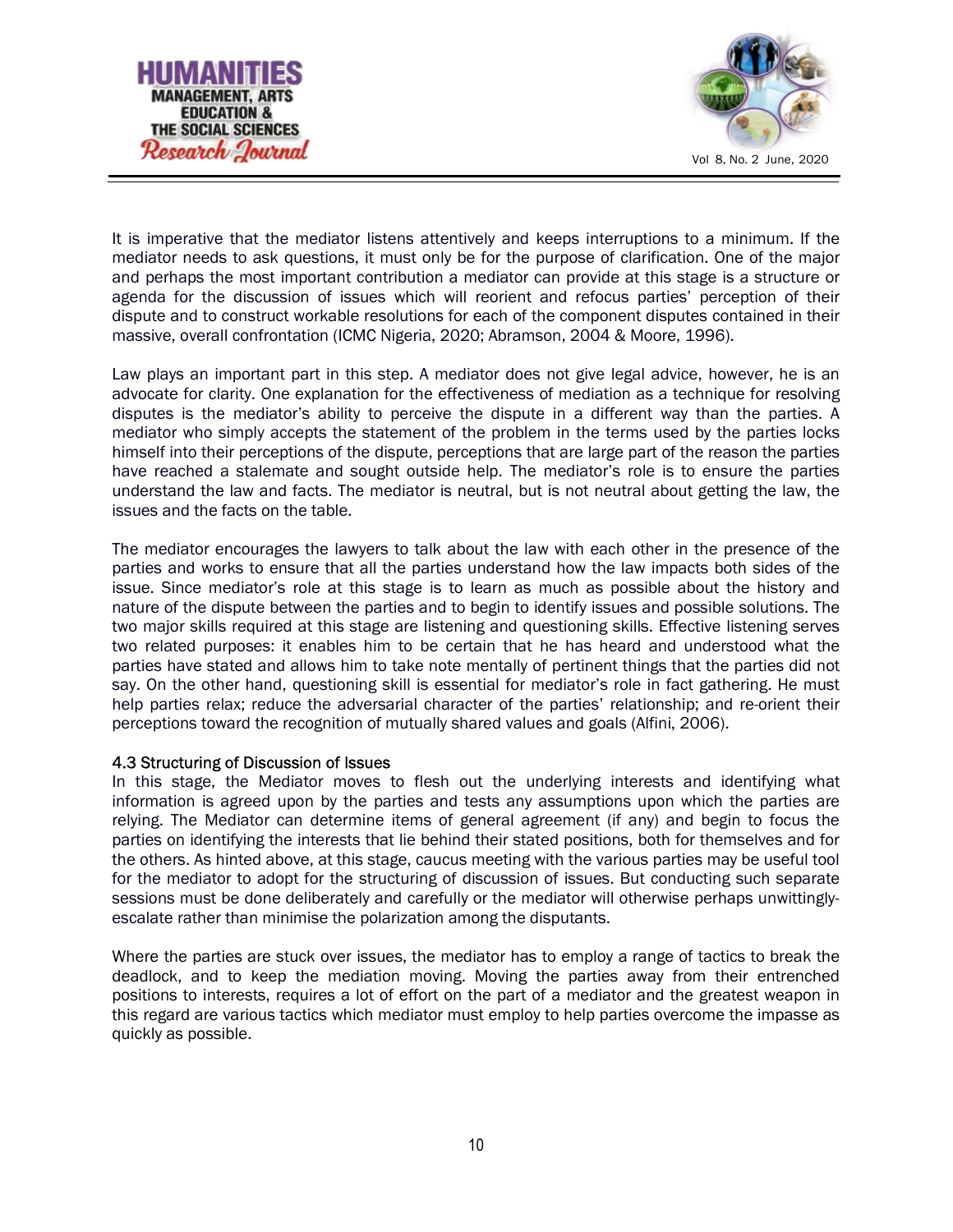



Providing guide for this stage, Alfini (2006) listed the following mediator's tactics to deal with any impasse in the mediation process.

- (i) Focus on the Future It is helpful to remind parties that they cannot change what happened in the past, but they can decide how they want things to be in the future. As a means of comparison, the traditional litigation process focuses on the past, determining what happened, and who was wrong or right. In mediations involving an ongoing relationship, what happened in the past need only be relevant in helping parties determine how they want to behave in the future.
- (ii) Use of Humor People become more flexible when they are laughing because laughter often reveals some comfort with oneself and the situation. However, humor should never be used at the expense of anyone involved in the mediation.
- (iii) Integrative Solutions If the mediator helps the parties and their advocates to identify their interests (not just their positions) and think creatively, they may be able to identify issues in which they both can achieve the 'win-win' solution that they want.
- (iv) Establish priorities and Trade-offs Not everything that the parties or their advocates present at mediation will be of equal importance to them. Helping them identify which items are most important will help them see that other items are less important. This may yield greater flexibility and ideas regarding items to 'trade-off'.
- $(v)$  Use of role Reversal Helping parties and advocates see the situation from the other person's perspective is often very helpful. This technique is most useful when meeting separately with the parties and they are able to react with greater honesty.
- (vi) Point out possible Inconsistencies A mediator should not evaluate the merit of parties' positions, but he should point out the inconsistencies within comments or proposals that have been made by the mediator.
- (vii) Identify Constraints on others Everyone operates under some constraints- be they economical, psychological or political. Proposed solutions must account for these constraints or the solution will not be acceptable. Assisting the disputants to see each other's constraints may be useful in helping them understand the dynamics at work in reaching an agreement and lead to greater creativity.
- (viii) Be the Agent of Reality The mediator should never force the parties to settle their dispute or any portion of it in mediation. The mediator may, however, help the parties to think through the consequences of not resolving the dispute in mediation. The parties may want to consider monetary costs, time lost, relationship issues, and the uncertainty of a court outcome when evaluating the acceptability of the proposed settlement terms so that their decision to settle or not is as informed as possible.
- (ix) Appeal to past Practices Sometimes the parties will have had a prior good relationship. In such cases, it may be useful for the mediator to explore with the parties how they have resolved similar issues in the past. If the parties have no prior relationship (or no positive prior relationship), this will probably not be a useful technique.
- (x) Appeal to commonly held Standards and Principles Sometimes both parties will express a common theme, for example, to be treated respectfully or that they are concerned about the "best interest of their child" (in family mediation). While acknowledgment of this notion will not solve their issues, it is often helpful for the mediator to point out so that they do agree on some matters.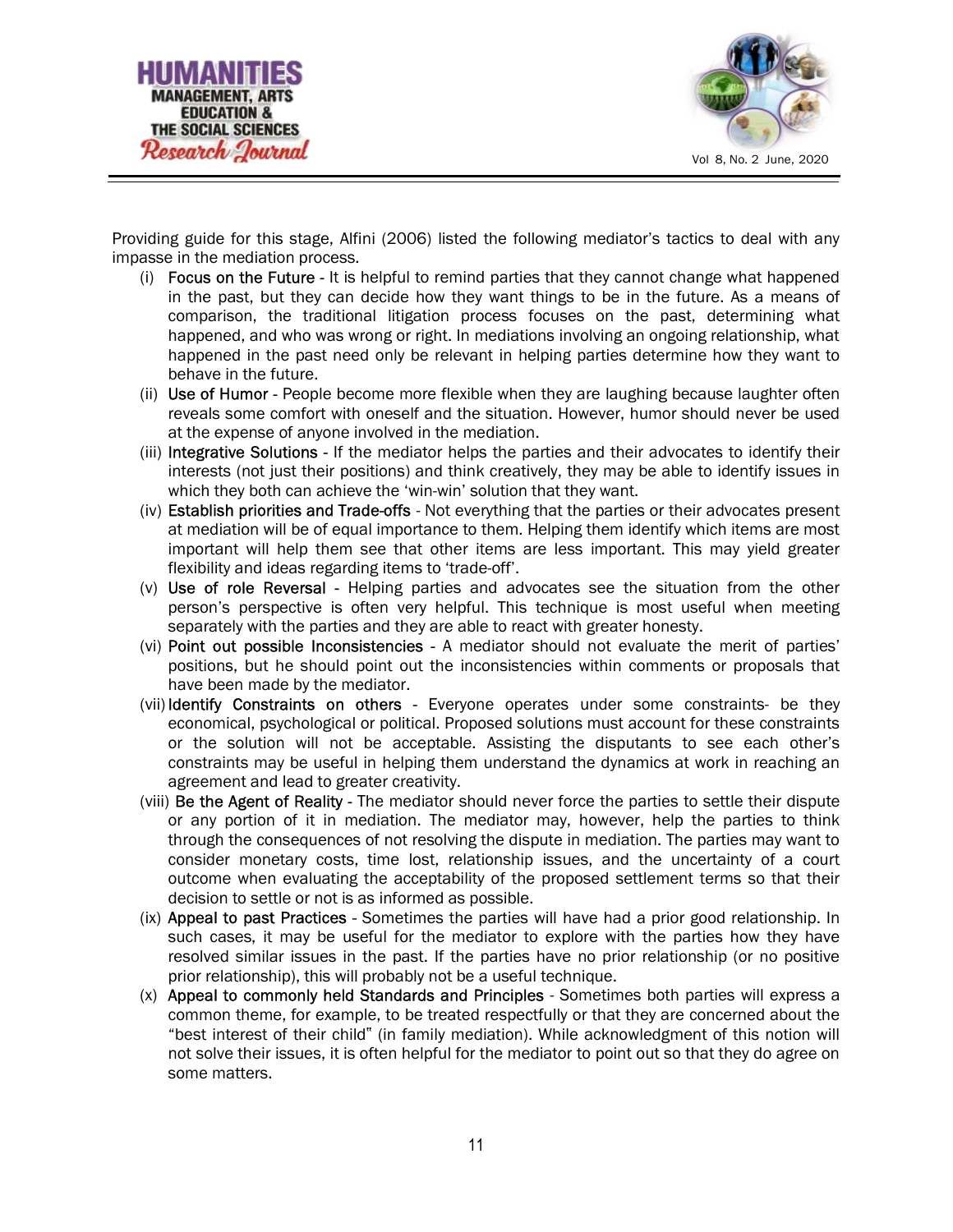



The above techniques can help trigger flexibility. The mediator may select a place for the parties to begin their discussions, but quickly discover that resolving it is more complex or difficult than originally envisioned. The mediator can deploy several different approaches for generating options for agreement as described above (American Arbitration Association, 2010).

## 4.4 Moving the Parties to Settlement

A successful structuring of issues that led to dispute enables the parties to make discernible progress, compatible with their interests, on issues in the dispute and bringing sharper focus remaining areas of disagreement. The purpose of this stage is to generate as many options for solutions that the parties can think of.

The ground rules are that the parties do not evaluate or criticize the ideas as they are posted and we do not attribute the ideas to any party. The options are then distilled down to those that will satisfy the parties' interests and needs. One of the mediator's most important tasks is to identify clearly the differences between parties, not camouflage them. There are many ways to persuade people to change their positions. Although, the list of strategies the mediator might rely on is hardly exhaustive, however, few of the tactics to getting parties to settlement include using alternative discussion of the issues and proposed solutions according to the respective vulnerabilities of the parties. For instance, some people become very stubborn when they believe they are winning, thus, when they think they are getting what they want, they decide they want everything, thereby making compromise virtually impossible. But everybody is vulnerable, to some extent, on some issues. Identification of vulnerability of parties is a useful tool to generate movement by exposing the unreasonableness of a stubbornly held position.

Often, the cause of recalcitrance is the parties' unwillingness to let go of bitter accusations about past conduct. The mediator has to try and reorient the focus of the parties toward the future. Similarly, in most interpersonal dispute, there are two sorts of penalties for failing to agree. The first involves extrinsic costs, represented in pursuing relief through other channels, such as the courts. The intrinsic costs of not settling are those that is inherent on the dispute itself, flowing from the immediate need of the parties to survive safely and sanely in their continuing relationship that will resume at the conclusion of the mediation session.

Hence, the mediator needs to identify mutual needs that might be met by settlement. An example might be the mutual enjoyment of a shred driveway that will result from the settlement of a dispute (ICMC, Nigeria). To a large extent, every successful mediation is a prolonged bartering session. Parties seek fulfilment of their important needs, in whole or in part, in exchange for concessions in those areas of need that are less important, hence, the critical importance to the mediator of knowing each party's hierarchy of need. You cannot leave one party's prime need unmet and expect major concessions in return. The idea is to get party A to meet party's B's major needs in return for fulfilment of party A's prime needs. This is the basis for a successful trade-off. A mediator must be the agent of reality. He sometime can persuade parties to drop such demands by being the agent of reality (Alfini, 2006).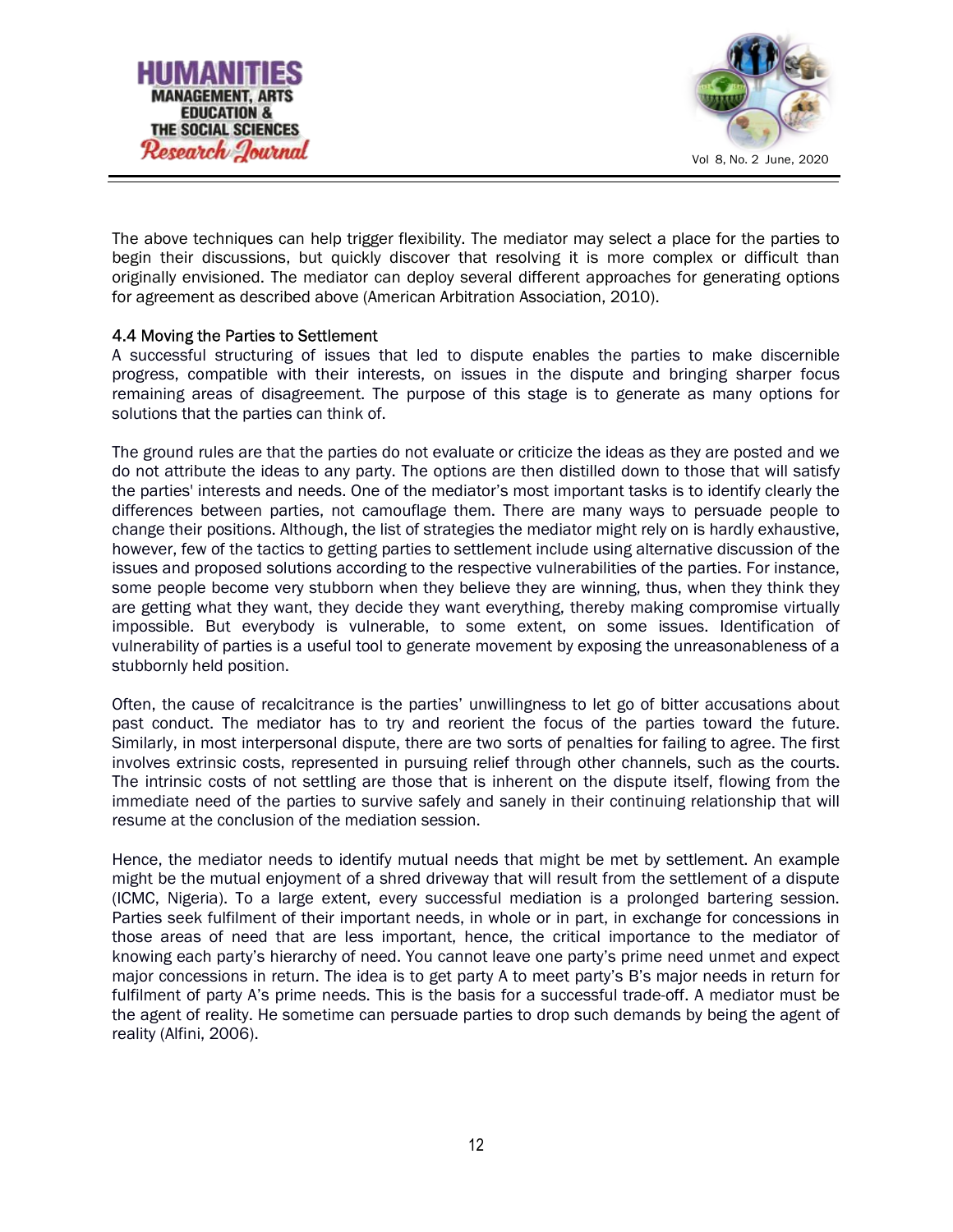



## 4.5 Closure

Closure is the last process in mediation. Mediation may end in several ways. For instance, it may terminate when the parties have resolved all their issues, or when they have resolved some issues and decided to take the others into a different forum such as arbitration or litigation. It may come to an end when one party simply walks out of it saying that he/she does not want to continue with mediation; or when the mediator decides that it is inappropriate to continue with mediation as there is no reasonable prospect of resolution, or otherwise, unethical to continue with mediation. Hence, closure envisages both, successful and unsuccessful outcome(s) (Kumar, 2015).

In case of successful outcome, settlement terms are reduced to writing leading to a formal agreement between the parties. In order that this mediated agreement becomes legally enforceable, it must be duly signed by the parties and mediator (Brooker, 2013 & Aina, 2012). The settlement may also contain an implementing or monitoring mechanisms for the current as well as future differences or conflicts that may arise. Where the mediation ends without settlement terms being agreed, there are no specific formalities. Some mediators conscientiously persevere in assisting the parties to reach agreement despite the imminence of ending the process. Mediators encourage the parties and advocates to consider returning to mediation (with the same or different mediator) if they think it would be helpful.

The process finally ends on a positive note with the mediator's concluding address in which he thanks the party for their time and effort at the mediation (Stulberg & Love, 2008).

#### 5. MEDIATOR' ROLE

Mediation is distinguished by the presence of a neutral third party whose tactics are essential for the settlement's success (Senan, Alzaghrini & Srour, 2018). As discussed earlier, mediator is any third party individual or an employee of ADR provider who is acceptable to the parties to a dispute resolution proceedings and who has no official, financial, or personal conflict of interest with respect to the matter at hand. The mediator is neither a judge nor an arbitrator; he/she is not an adjudicator, nor someone who imposes a resolution or a settlement upon the parties. Instead, the mediator acts simply as a 'midwife assisting in the labour and birth of a settlement. In relation to skills, the nature, context and complexity of dispute often dictate the qualifications of a mediator.

The presence of a qualified mediator as neutral party is essential if the parties in dispute are not able to reach an agreement themselves. The mediator is responsible for controlling the session, maintaining a friendly atmosphere, and reducing the gap between the two parties, uses various tactics to reach an amicable settlement. The mediator aims in the session is to create a trust atmosphere between the parties and tackle the core of the dispute in order to solve the problem using an advanced integrative approach (Alfini, 2006) The mediator, from the beginning of mediation shall attempt to facilitate voluntary resolution of the dispute by the parties, and communicate the view of each party to the other, assist them in identifying issues, reducing misunderstandings, clarifying priorities, exploring areas of compromise and generating options in an attempt to solve the dispute, emphasizing that it is the responsibility of the parties to take decisions which affect them; he shall not impose any terms of settlement on the parties (Senan, Alzaghrini & Srour, 2018).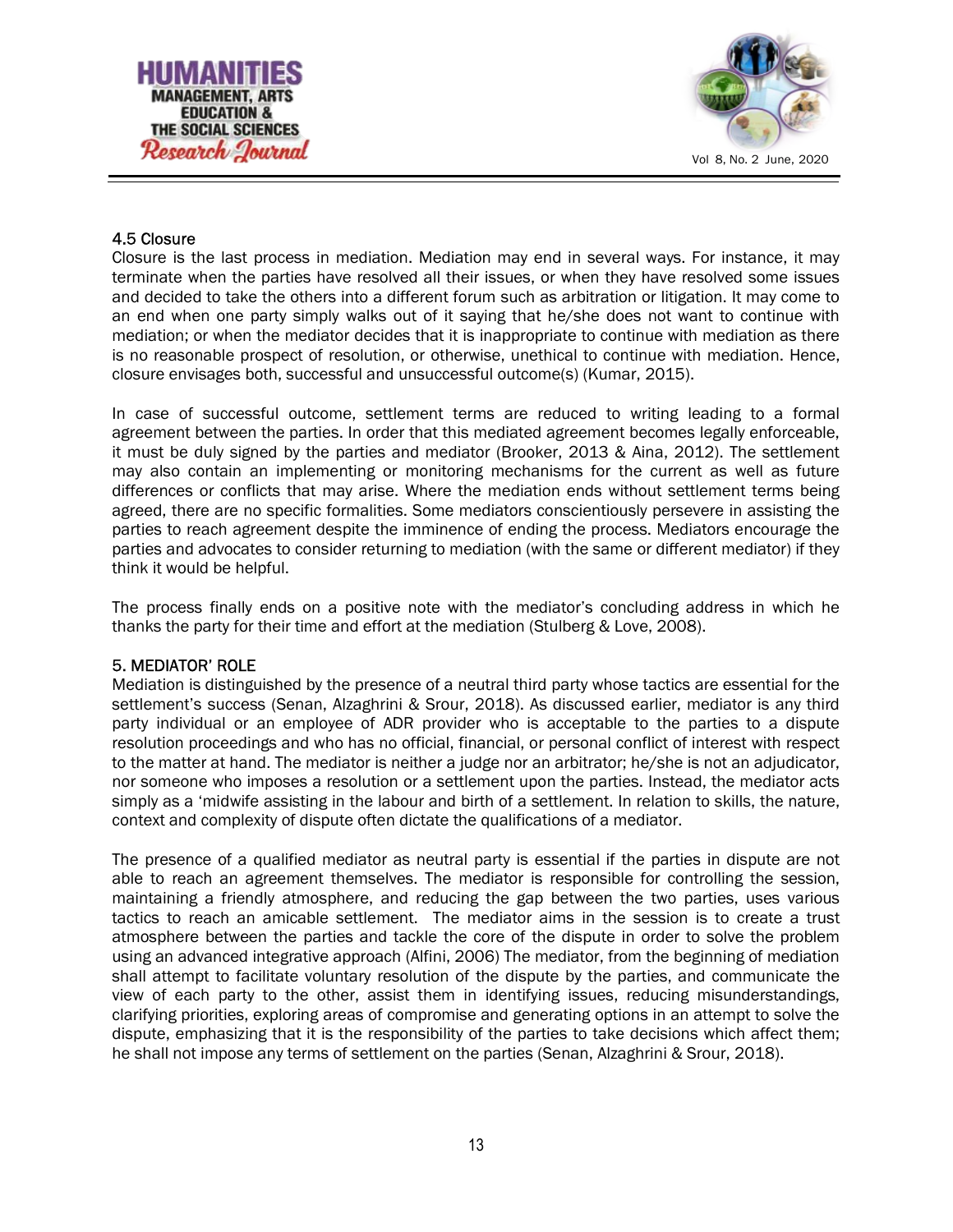



In the process of mediation, the consent of the party and the mediator is very essential for the successful mediation as the parties cannot be enforced to settle the disputes through mediation and the proposals of the mediation is also not binding on the parties (Mediation Process and Techniques). The mediator also uses his opening statement as a chance to gain the trust of the parties by detailing her/his experience in mediation and the success rate reached in mediations. Furthermore, the mediator is ethically required to disclose any past professional or personal relationships with any of the parties, if they exist. In this case, continuing the mediation is subject to obtaining the parties' consent. Disclosing relationships prior to mediation is important to gain parties' trust and guarantee a stable progress and a permanent solution (Mediation Process and Techniques).

As a neutral third party interventionist, the mediator is uniquely placed to assist the disputing parties with, or do,

the following:

- i. A Manager of the Process: providing firm but sensitive control, convening confidence that it is all worthwhile, and giving momentum and a sense of purpose and progress (Pinkley et al, 1995 & Sheppard, 1983).
- ii. A Facilitator: helping the parties to overcome deadlock and to find a way of working cooperatively towards a settlement that is mutually acceptable and sustainable (Senan, Alzaghrini & Srour, 2018).
- iii. A problem Solver: brings a clear head and creative mind to help parties construct outcome that meets their needs.
- iv. A Sponge: that soaks up the parties' feelings and frustrations and helps them to channel their energies into positive approaches to the issues.
- v. A Scribe: who writes or assists in the writing of the agreements, checking that all issues are covered and that all terms of the agreement are clear'.
- vi. A settlement Supervisor: checking that settlement agreements are working and being available to assist if problems occur and
- vii. A settlement Prompter: who, if no agreement is reached at the mediation, will help parties to keep the momentum towards settlement.

# 6. DICHOTOMY BETWEEN MEDIATION AND LITIGATION

Mediation is a process by which two parties work towards an agreement with the aid of a neutral third party. The third party retains process control but does not exercise decision control (Goldman, Cropanzanno, Stein & Benson, 2008). Litigation on the other hands, is a process in which the courts allow the disputants to control the process but retains control over the final decision (Nlyund, 2014). Mediation and litigation are forms of dispute resolution mechanisms. However, litigation is conventionally used and conventionally accepted, but mediation is slowly becoming more recognized as an effective tool in dispute resolution. The distinction between the two processes contemporarily is that mediation and other forms of ADR mechanisms such as arbitration, negotiation, conciliation, mediation-arbitration and the likes were evolved to resolve many of the problems associated with litigation.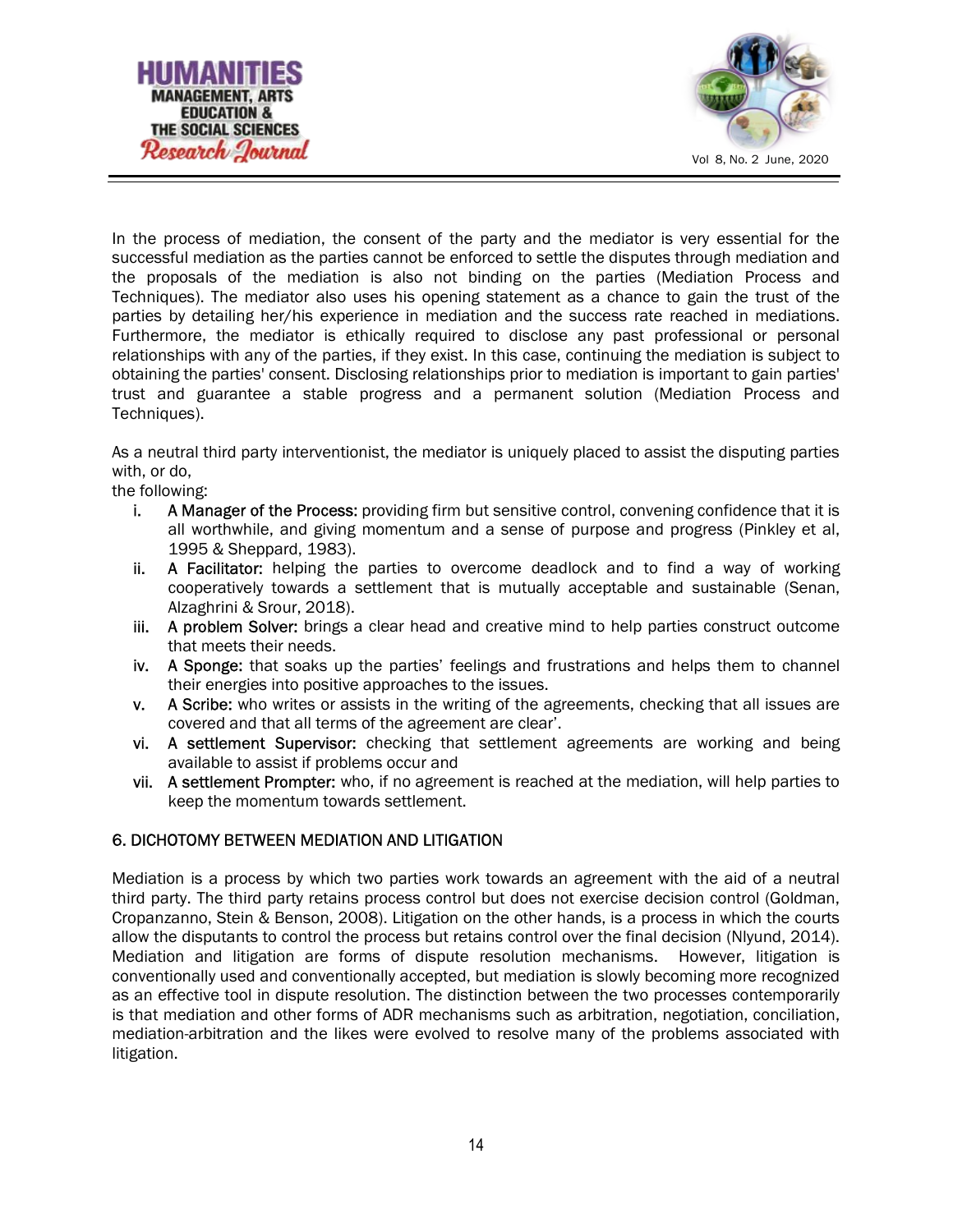



The growth of mediation, according to Nylund (2014), outside the courts, has been dependent on three concurrent developments namely: dissatisfaction with the legal process for creating good results, dissatisfaction with cost and delay of court procedures and the increased legislation on arbitration making arbitration more expensive and less flexible. Mohammad (2014), listed delay, prohibitive cost of litigation, procedural complexities, backlogging of cases, corruption in judiciary, want of efficient, independent and dutiful judges and lawyers as other reasons for the development of ADR mechanisms as against litigation (Menkel-Meadow, 2006).

The dichotomy between mediation and litigation are many and in-exhaustive. However, few of the distinguishing features of mediation could be seen from its established advantages over litigation and these include.

- i. **Outcome:** Mediation, unlike litigation does not create binding agreements unless the parties consent to it and the Mediator has no say in the outcome. Court proceedings as well as judgment therefrom is binding and determined by the third party call the judge;
- ii. Time: Depending on the skill of mediator, mediation process period, may be as short as 1-2 days, meanwhile litigation takes longer period because of backlog of cases in Courts' docket;
- iii. Cost: As against mediation, litigation involves huge amount of cost which include: the court fee, lawyers` fee, money to collect certified copies of the judgment, decree or order and other incidental costs due to long period of conclusion;
- iv. Confidentiality: Mediation proceeding and outcome are strictly confidential, while litigation involve public hearing and publication of outcome in form of judgment to serve as precedent for future and similar proceedings (Proctor, 2006; Alhaji Gaji v The State (1975) Edibo v. The State (2007) Chime v Ude (1996) and Oyeyipo v Oyinloye (1987). For instance, the main essential feature of court proceedings as provided for in section 36 (3) of the Constitution of the Federal Republic of Nigeria 1999 (as amended) is that the proceedings of a court or any tribunal shall be held in public save in few cases such as proceedings involving a juvenile party;
- v. Formality: Mediation is very informal while litigation is formal, rigid, strict evidential and procedural rules are prescribed. In mediation, a third party, the mediator, facilitates the process but parties are in control of content and outcome. However, in litigation, a third party, the judge controls the outcome of proceeding, parties have no control over the choice of judge, language, times, venue of proceedings and procedural rules;
- vi. Remedies: Mediation involves wide ranges of remedies with assistance of mediator, parties need not confine themselves to strict legal remedies, creative remedies are possible. In litigation, legal remedies are very strict, hence, creative remedies are not possible but judges can grant remedies which arbitrators cannot e.g. injunctions, security, subpoena, etc;
- vii. Degree of Parties satisfaction with Outcome: The degree of parties' satisfaction with the outcome of the process is very high in mediation because parties work together to reach settlement unless there is allegation of lack of independence on mediator, mediation is also a win/win outcome. Meanwhile, in litigation, parties' satisfaction with the outcome of the process is low because judgment is imposed by court, also litigation is win/lose outcome;
- viii. Effect on the relationship of Parties: Parties relationship in mediation is preserved in mediation, while litigation has high chance of destroying relationship because it can be very acrimonious (Alfini, 2006);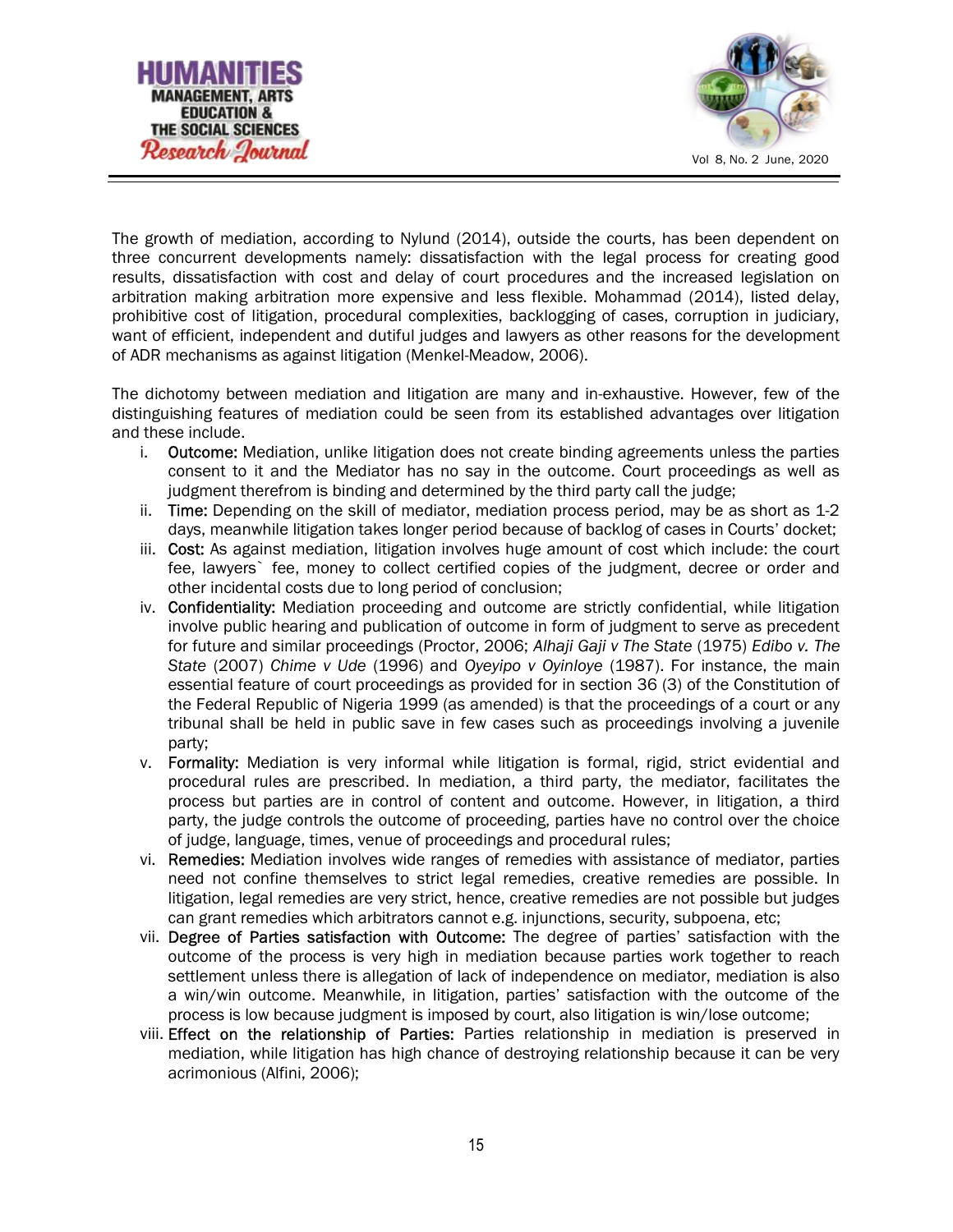



- ix. Communications: Mediator usually communicates with one party without the presence of the other during the process known as 'caucus'. Strict, ex-parte communications with judge only allowed during ex-parte hearings, parties to communicate with each other through their respective lawyers (Ajetunmobi, 2017); and
- x. Certainty of achieving Settlement: With assistance of mediator, mediation may result in achieving settlement of dispute than in arbitration; however, this depends heavily on skills of mediator as mediation may also end without parties reaching a settlement agreement. There is certainty on getting a judgment at the end of trial in litigation. The only problem is that party or both of them may not be satisfied with the outcome, in which case, the aggrieved party may appeal.

# 7. CONCLUSION

Mediation, has shown in this paper is voluntary, confidential, non-binding and informal process as against litigation which contain a lot of strict procedural rules. Although mediation is a non-binding process. However, a successful mediation process that result in parties' agreement is binding and enforceable as contract. Thus, in mediation, the mediator, helps disputants reach a mutually acceptable agreement. The parties and the mediator would then sign the agreement to constitute a binding and enforceable contract. Litigation, on the other hands and the word over, is always a result of complaints and grievances of various kinds.

Parties to litigation approach the court to resolve their grievance and seek remedies to harm done to their rights, persons and or property. However, the long and protracted nature of litigation seems to have defeated the entire purpose of litigation as parties in their deepest desire always seek timeous responses to their dispute. It is evident in this paper that there are situations in which parties might have spent their entire lifetime chasing a particular case before the courts, but never live to see the end of the case, let alone having the opportunity to reaping the fruits of their labour. Failure of litigation to meet parties' aspiration in the resolution of their disputes led to the development and growth of other ADR mechanisms in leap and bound and mediation is one of such models. Mediation has gained tremendous recognition the world over as an effective method for resolution of dispute. The efficacy of mediation as a form of alternative dispute resolution model is evident in the principles and characteristics of mediation, the sequences and techniques of the process, the role of mediator as well as dichotomy between mediation and litigation.

Mediation is also cheaper, cost-effective and faster than litigation. Above all it helps parties to maintain and preserve their relationship. A careful observation and use of the model will therefore result in better resolution of dispute by parties. It should be noted that in spite of the various advantages and efficacy of mediation in the resolution of dispute, few hindrances to the wholesale adoption of the model in the resolution of dispute could be attributable to lack of direct statutory provisions to guide the process in some countries and worldwide laxity granted to parties to simply walks out of the process irrespective of the stage reached in the process; or when the mediator decides that it is inappropriate to continue with mediation midway to the process.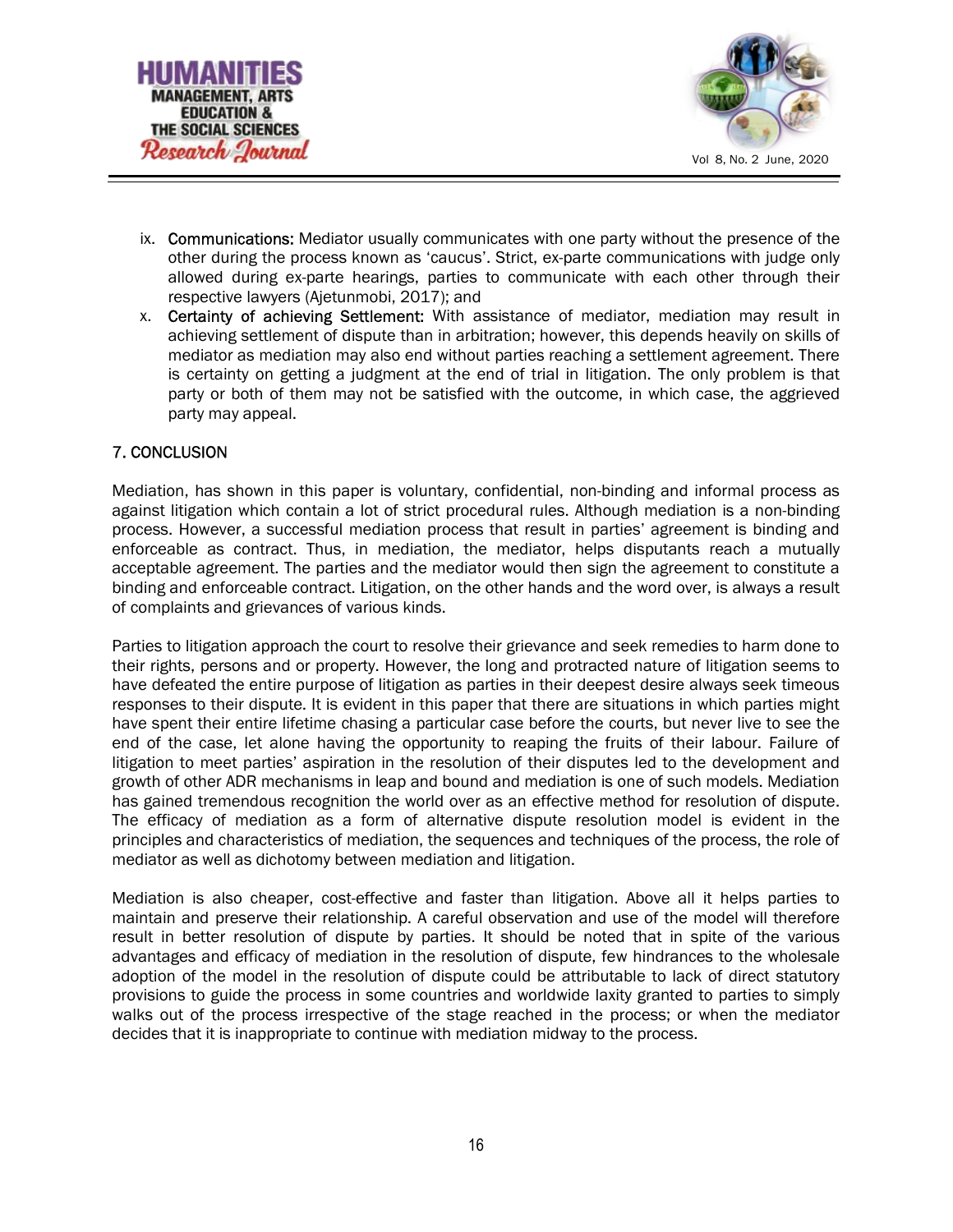



To overcome these lapses, this paper recommends the enactment of a comprehensive mediation statute in Nigeria, requiring a mediator to disclose detailed information regarding the mediation process as well as the roles and responsibilities of the parties and the mediator to check frivolous withdrawal from on-going mediation to defeat the process. There is also urgent need to increase public sensitization on the existence of the model and training on the importance of mediation as effective means of dispute resolution. Also in this era of Information Communication Technology (ICT), the model should be improved upon to accommodate online mediation process where parties themselves have knowledge of ICT use application. It is equally important to establish the practice of mediation as a separate and distinct entity from the courts as opposed to court-connected mediation owing to the fact that the existing court connected mediation in Nigeria is gradually going toward coercive and adversarial characteristics of litigation. In the final analysis, this paper strongly recommends the adoption of mediation as effective and formidable model for resolution of disputes in Nigeria.

# **REFERENCE**

- 1. Abdulsalam O. Ajetunmobi. Alternative Dispute Resolution & Arbitration in Nigeria: Law, Theory and Practice, (Ikeja, Lagos: Princeton & Associates Pub. Co. Ltd., 2017) pp. 85-96
- 2. Abramson, Harold I., Mediation Representation: Advocating in a Problem-Solving Process (NITA, 2004) pp.85-86.
- 3. Adam Fisher, (2010), "Helping Those Who Are Helping Us: Sarbanes-Oxley Whistleblower Protection and its Interplay with Arbitration" 8 Cardozo J of Conflict Resolution. 305, 329.
- 4. Aina, K., "Must We Sign an Agreement Post Mediation?", Kluwer Mediation Blog, June 23, 2012, available at http://kluwermediationblog.com/2012/06/23/must-we-sign-anagreement-post-mediation/
- 5. Alfini, James J., Mediation: Theory and Practice (LexisNexis, 2006) p.119
- 6. Ali Ibrahim Abbas 'Peace and Conflict Resolution in Nigeria: An Imperative Tool for Countering Violent Extremism, being text of paper presented at the conference: Peace Building, Security, Sustainable Development and the Reconstruction of North Eastern Nigeria, Nigerian Political Science Association (NPSA) North East Zone Federal University, Kashere, April 24th-27th, 2018, p. 5.
- 7. Allen Redfem and Martin Hunter, Law and Practice of International Commercial Arbitration, 2nd Edition, (London: Sweet & Maxwell, 1991), p. 26.
- 8. American Arbitration Association, AAA Handbook on Mediation (Juris Publishing, 2nd edn., 2010) p.328
- 9. Anna Nylund, Access to Justice: Is ADR a Help or Hindrance? Published in Laura Ervo Anna Nylund (eds.): The Future of Civil Litigation – Access to Courts and Court-annexed Mediation in the Nordic Countries. (Springer, Cham, 2014), pp. 325-344.
- 10. Arbitration and Conciliation Act, Cap. A18, Laws of the Federation of Nigeria, 2004
- 11. Arthur Mazirow, Alternative Dispute Resolution in Real Estate Transactions, 460 PLI REAL ESTATE L. & PRAC. 857, 868 (2000)
- 12. Ashish Kumar (2017) Stages in Mediation Process and Role of the Mediator available at https://dullbonline.worldpress.com.
- 13. Babalakin & Co (2004) Conciliation in Nigeria, available at http: www.babalakinandco.com Pp 1-8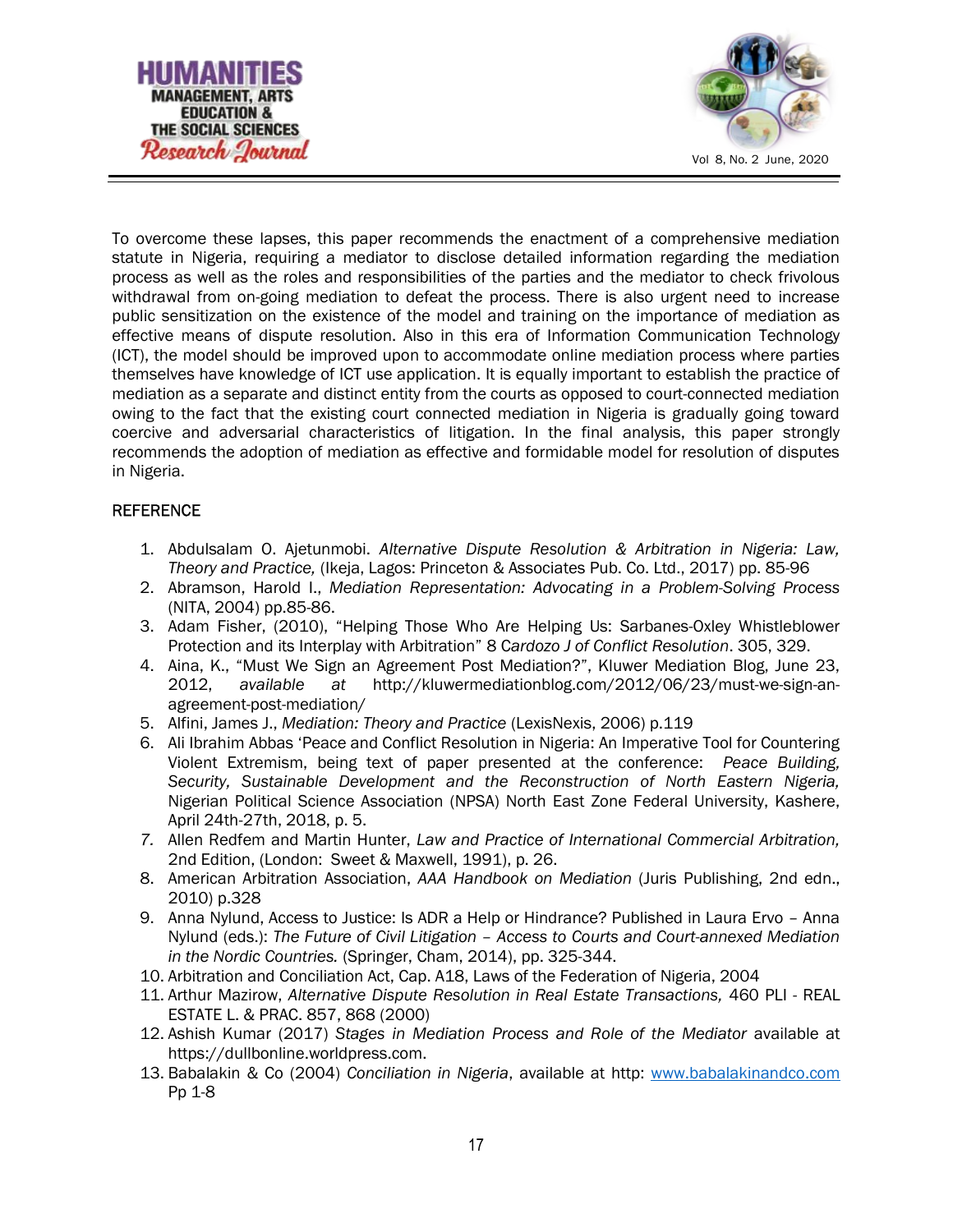



- 14. Ban Ki-moon, (2012) The United Nations Guidance for Effective Mediation on Strengthening the role of mediation in the peaceful settlement of disputes, conflict prevention and resolution (A/66/811, 25 June 2012).
- 15. Barry M. Goldman, Russell Cropanzano, Jordan Stein, and Lehman Benson I11 (2008) The Role of Third Parties/Mediation in Managing Conflict in Organizations 2008 available at hhtps://www.researchgate.net/publication/261358343
- 16. Baron-Cohen, Zero Degrees (London, Allen Lane, 2011) 12.
- 17. Blankenhip and John T., "The Vitality of the Opening Statement in Mediation: A Jumping off point to consider the Process of Mediation" 9 Appalachian J.L., 165-190 at 181 (2209- 2010).
- 18. Boulle, L. Mediation: Skills and Techniques, (Newark, NJ: LexisNexis M Bender, 2008), p.1.
- 19. Browne, J & Sime, S. The Jackson ADR Handbook, (Oxford: Oxford University Press, 2013)
- 20. Brooker, P., Mediation Law: Journey through Institutionalism to Juridification (Routledge, 2013) pp.86-87.
- 21. Bullen, Barbara A., Mediation: A Training and Resource Guide for the Mediator (Trafford Publishing, 2012) pp. 310-311
- 22. Cai Faband, A Course in Civil Procedure Law 37 (1984). Da Qing is the last dynasty in Chinese history (1644-1911).
- 23. Carneiro, D, Novais, P & Neves, J. Conflict Resolution and its Context: From the Analysis of Behavioural Patterns to Efficient Decision-Making, Springer International Publishing, 2014.
- 24. Charlie Irvine and Laurel Farrington (2017) Mediation and Emotions: Perception and Regulation available at https://www.researchgate.net/publication/312017661.
- 25. Christopler Moore, The Mediation Process: Practical Strategies for Resolving Conflict 115 (San Fransisco, Josey Bass Publishers, 1996).
- 26. Cohen, Chinese Mediation on the Eve of Modernization, 54 CAL. L. REV. 1201, 1201 (1966).
- 27. Colin Menton, "Use of Mediation as an Alternative Dispute Resolution mechanism in the resolution of workplace, contract and other disputes". Department of Public Expenditure and Reform: DPE-228-001-2017
- 28. Cornblatt and Alex J. "Matrimonial Mediation" 23 J Fam. L.Q. 99 (1984-1985)
- 29. Cropanzano, R., Aguinis, H., Schminke, M., & Denham, D. (1999). Disputant Reactions to Managerial Conflict Resolution Tactics: A comparison among Argentina, the Dominican Republic, Mexico, and the United States. Group and Organization Management, 24,124-154.
- 30. Della Noce, D. J. "Mediation as a Transformative Process: Insights in Structure and Movement" in J. P. Folger and R. B Bush (eds.), Designing Mediation: Approaches to Training and Practice within a Transformative Framework. (New York: Institute for the Study of Conflict Transformation, 2001) pp. 71-84.
- 31. Duncan Craig 'The Mediation Process' available at www.DCLLP.com
- 32. Ethical Standards for Mediators § IV, at 30 (Ga. Comm'n on Dispute Resolution 2012), http://www.godr.org/files/APPENDIX%20C,%20CHAP%201,%206-1-2012.pdf
- 33. Erin Ryan, "The Discourse Beneath: Emotional Epistemology in Legal Deliberation and Negotiation" harv. Negot. L. Rev. (2005) Vol. 10: 231, 263
- 34. Ernest Uwazie, (2011) Alternative Resolution in Africa: Preventing Conflict and Enhancing Stability, Africa Centre for Strategic Studies Paper, p. 4
- 35. Ese Malemi. Administrative Law, (Ikeja, Lagos: Princeton Publishing Co, 2012), p 455.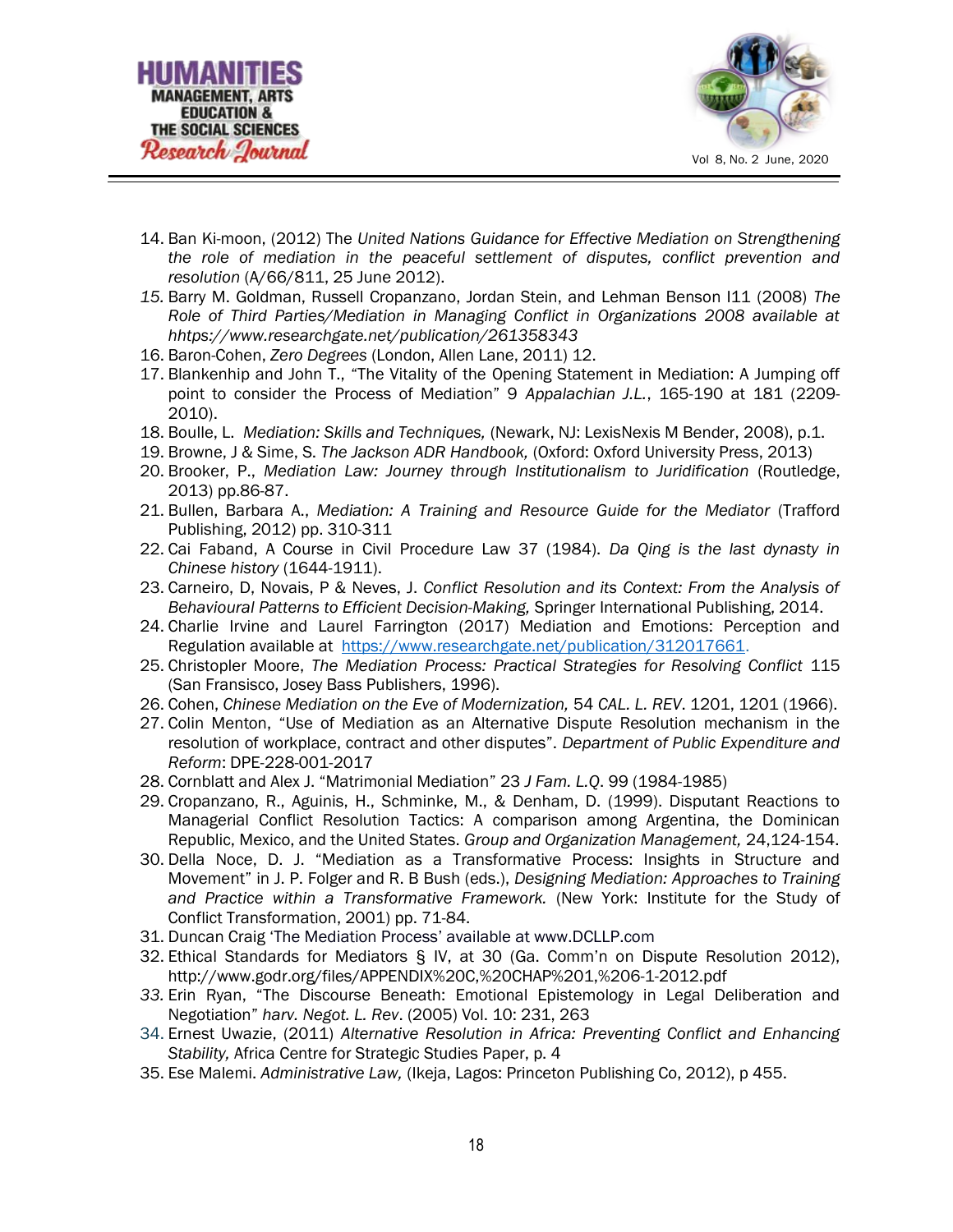



- 36. Family Mediation Canada., Members Code of Prof'l Conduct art. 9.3, at 2 (2013), http://www.fmc.ca/pdf/CodeProfessionalConduct.pdf
- 37. Gerald Lebovits and Lucero Ramirez Hidalgo, "Alternative Dispute Resolution in Real Estate Matters: The New York Experience" Cardozo Journal of Conflict Resolution (2010) Vol. 11: p.439
- 38. Henry Brown and Arthur Marriot ADR Principles and Practice 1993 available at https://trove.la.gov.au.work. 108
- 39. Huczynski, A. and Buchanan, D. (2007) Organ Behaviour (Harlow: Prentice Hall). P 764.
- 40. Hunt, J. Managing People at Work: A Manager's Guide to Behaviour in Organizations (London: Pan, 1981), p. 90
- 41. Lagos Court of Arbitration: International Centre for Arbitration and ADR, History, available at lca.org.ng/history/. accessed on 5/5/2020 at 4/05pm
- 42. Lagos Multi-Door Courthouse (LMDC). See the Lagos Multi-Door Courthouse, available at https://www.legalnaija.com/2017/09/the-lagos-multi-door-courthouse-1.html?m=1
- 43. Law Reform Commission, (2010) Alternative Dispute Resolution: Mediation and Conciliation (LRC 98-2010), p 19
- 44. Legal definition of remedies, available at https://www.upcounsel.com>legal-definition-ofremedies accessed on 7th May, 2020 at 2.30pm
- 45. Leung, K. (1988). Cross-cultural differences of conflict avoidance. Journal of Cross-Cultural Psychology, 19,125-136.
- 46. Leung, K., Au, Y-F., Fernhndez-Dols, J. M., & Iwawaki, S. (1992). Preference for method of conflict processing in two collectivist cultures. International J. of Psychology, 27,195-209;
- 47. Linda R Singer (1989), "The Quiet Revolution in Dispute Settlement" 7 Mediation Quarterly 105. See Penny Brooker Mediation Law: Journey through Institutionalism to Juridification (Routledge, London, 2013) at 13
- 48. Małgorzata Martynoga & Marzena Sielenzak, "Mediation as a Conflict Resolution Process", World Science News, An International Scientific Journal (WSN 111 (2018), pp. 131-142
- 49. Michael David Proctor, Mediation and Court Congestion in Texas: 1980-2010 Empirical Data (2015). Being the text of Dissertation submitted to the Office of Graduate and Professional Studies of Texas A&M University in partial fulfillment of the requirements for the degree of Doctor of Philosophy
- 50. Michael Noone, Mediation 98 (Cavendish Pub., London, 1996).
- 51. Menkel-Meadow C (2006) Why hasn't the world gotten to yes? An Appreciation and some Reflections, Negotiation Journal 22:485–503
- 52. Mediation Process and Techniques available at shodhganga.inflibnet.ac.in/bitstream/10603/247631/11/11-chapter5.pdf accessed on 12th May, 20202 t 9.19am
- 53. Melamed, J., "Sample Mediation Ground Rules" (Aug. 1998) available at http://www.mediate.com/articles/melamed7.cfm
- 54. Mohammad Hasan Senan, Nadine Alzaghrini, and Issam Srour (2018) Mediation Tactics and Effectiveness in Dispute Resolution, available at https://www.researchgate.net/publication/326816391
- 55. Mohammad Saidul Islam (2011) Efficiency and Effectiveness of Alternative Dispute Resolution Schemes Towards the Promotion of Access to Justice in Bangladesh Vol.- 8, IIUC Studies, pp. 95-112: 99-100